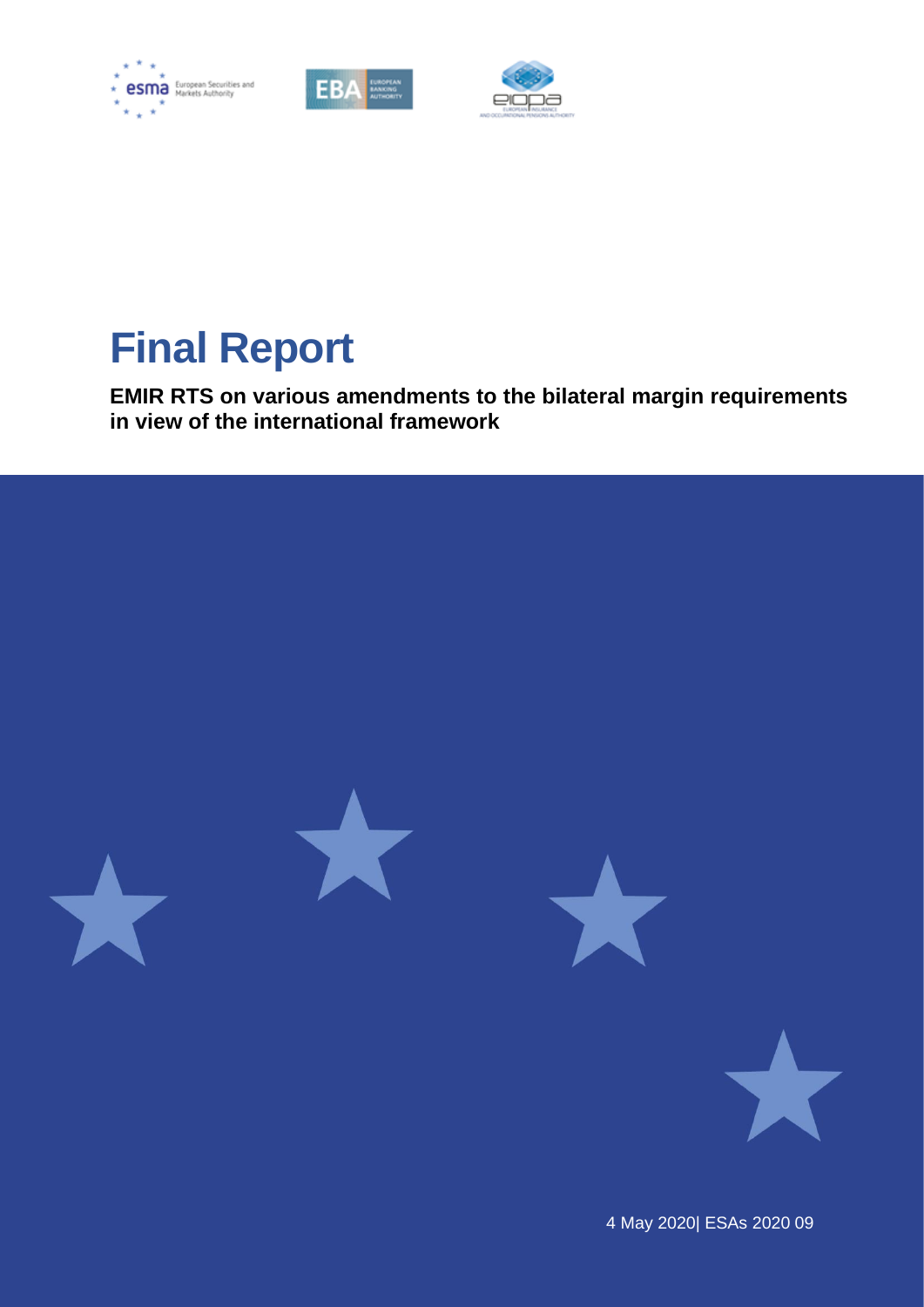





# **Table of Contents**

| 1              |                                                                                     |  |                                                                                         |  |  |
|----------------|-------------------------------------------------------------------------------------|--|-----------------------------------------------------------------------------------------|--|--|
| $\overline{2}$ |                                                                                     |  |                                                                                         |  |  |
| 2.1            |                                                                                     |  |                                                                                         |  |  |
|                | 2.2                                                                                 |  |                                                                                         |  |  |
|                | 2.2.1<br>Clarification of the requirements when below the 50 million initial margin |  |                                                                                         |  |  |
|                | 2.2.2                                                                               |  | Extension of the phase-in of the implementation of the initial margin requirements<br>7 |  |  |
|                | 2.2.3                                                                               |  |                                                                                         |  |  |
|                | 2.2.4                                                                               |  | Temporary exemption for single-stock equity options and index options 11                |  |  |
| 2.2.5          |                                                                                     |  |                                                                                         |  |  |
|                | 2.3                                                                                 |  |                                                                                         |  |  |
| 3              |                                                                                     |  |                                                                                         |  |  |
|                | 3.1                                                                                 |  | Annex I - ESAs mandate to develop draft technical standards 14                          |  |  |
|                | 3.2                                                                                 |  |                                                                                         |  |  |
|                | 3.3                                                                                 |  | Annex III – Feedback from the consultation of the Stakeholder Groups22                  |  |  |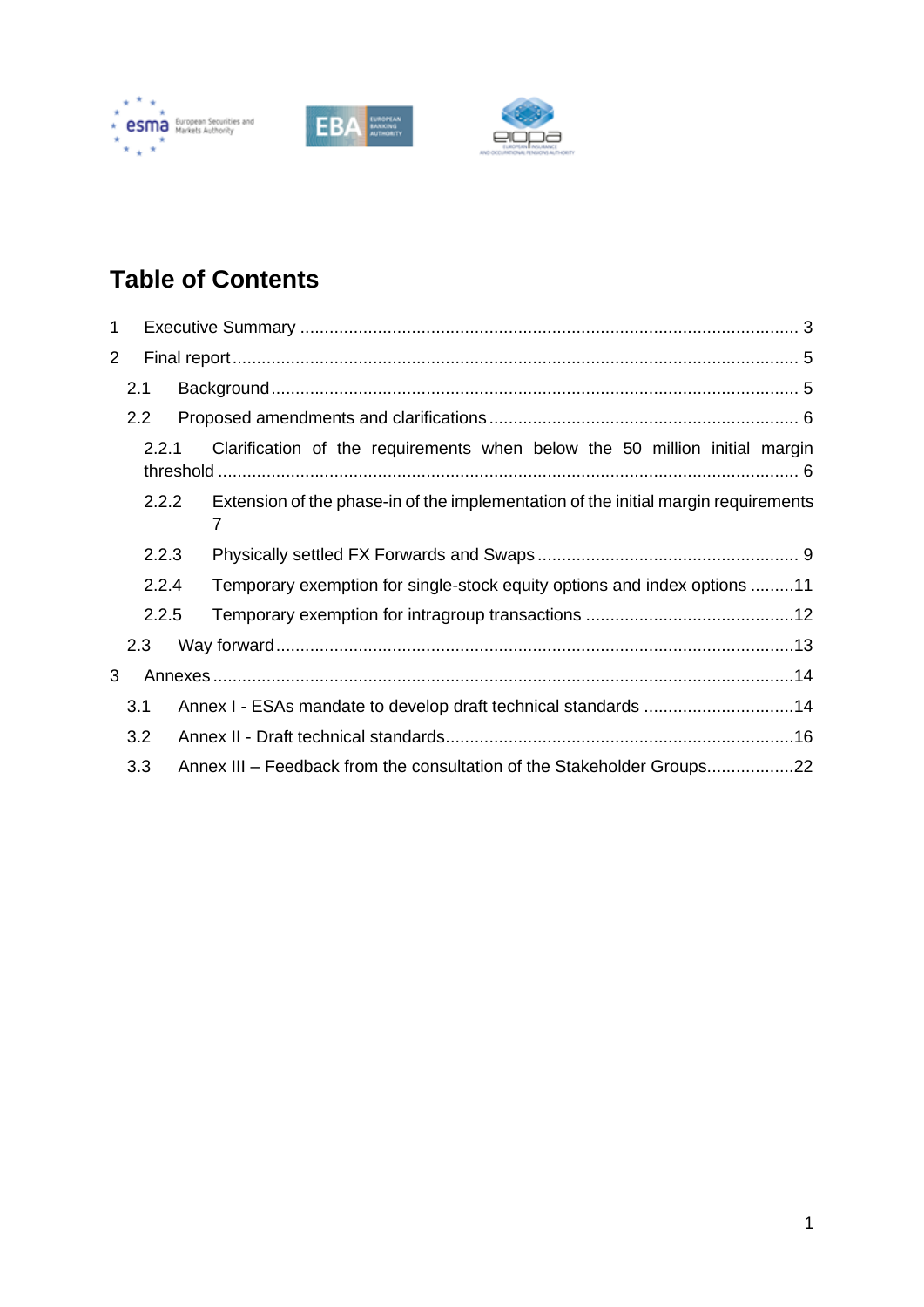





# **Acronyms used**

| <b>Bilateral margining RTS</b> | Commission Delegated Regulation (EU) No 2016/2251 of 4 October 2016<br>supplementing Regulation (EU) No 648/2012 of the European Parliament and of the<br>Council on OTC derivatives, central counterparties and trade repositories with regard to<br>regulatory technical standards for risk-mitigation techniques for OTC derivative contracts<br>not cleared by a central counterparty (OJ L 340, 15.12.2016, p. 9) |
|--------------------------------|------------------------------------------------------------------------------------------------------------------------------------------------------------------------------------------------------------------------------------------------------------------------------------------------------------------------------------------------------------------------------------------------------------------------|
| <b>CCP</b>                     | <b>Central Counterparty</b>                                                                                                                                                                                                                                                                                                                                                                                            |
| EMIR                           | European Market Infrastructures Regulation – Regulation (EU) 648/2012 of the<br>European Parliament and Council on OTC derivatives, central counterparties<br>and trade repositories - also referred to as "the Regulation"                                                                                                                                                                                            |
| EBA                            | European Banking Authority                                                                                                                                                                                                                                                                                                                                                                                             |
| EBA Regulation                 | Regulation (EU) No 1093/2010 of the European Parliament and of the Council of 24<br>November 2010 establishing a European Supervisory Authority (European Banking<br>Authority), amending Decision No 716/2009/EC and repealing Commission Decision<br>2009/78/EC (OJ L 331, 15.12.2010, p. 12)                                                                                                                        |
| EIOPA                          | European Insurance and Occupational Pensions Authority                                                                                                                                                                                                                                                                                                                                                                 |
| EIOPA Regulation               | Regulation (EU) No 1094/2010 of the European Parliament and of the Council of 24<br>November 2010 establishing a European Supervisory Authority (European Insurance<br>and Occupational Pensions Authority), amending Decision No 716/2009/EC and<br>repealing Commission Decision 2009/79/EC (OJ L 331, 15.12.2010, p. 48)                                                                                            |
| ESAs                           | European Supervisory Authorities, namely the EBA, EIOPA and ESMA                                                                                                                                                                                                                                                                                                                                                       |
| ESMA                           | European Securities and Markets Authority                                                                                                                                                                                                                                                                                                                                                                              |
| <b>ESMA Regulation</b>         | Regulation (EU) No 1095/2010 of the European Parliament and of the Council of 24<br>November 2010 establishing a European Supervisory Authority (European Securities<br>and Markets Authority), amending Decision No 716/2009/EC and repealing Commission<br>Decision 2009/77/EC (OJ L 331, 15.12.2010, p. 84)                                                                                                         |
| ESRB                           | European Systemic Risk Board                                                                                                                                                                                                                                                                                                                                                                                           |
| NCA                            | <b>National Competent Authority</b>                                                                                                                                                                                                                                                                                                                                                                                    |
| OTC                            | Over-the-counter                                                                                                                                                                                                                                                                                                                                                                                                       |
| RTS                            | Regulatory Technical Standards                                                                                                                                                                                                                                                                                                                                                                                         |
| TEU                            | Treaty on the European Union                                                                                                                                                                                                                                                                                                                                                                                           |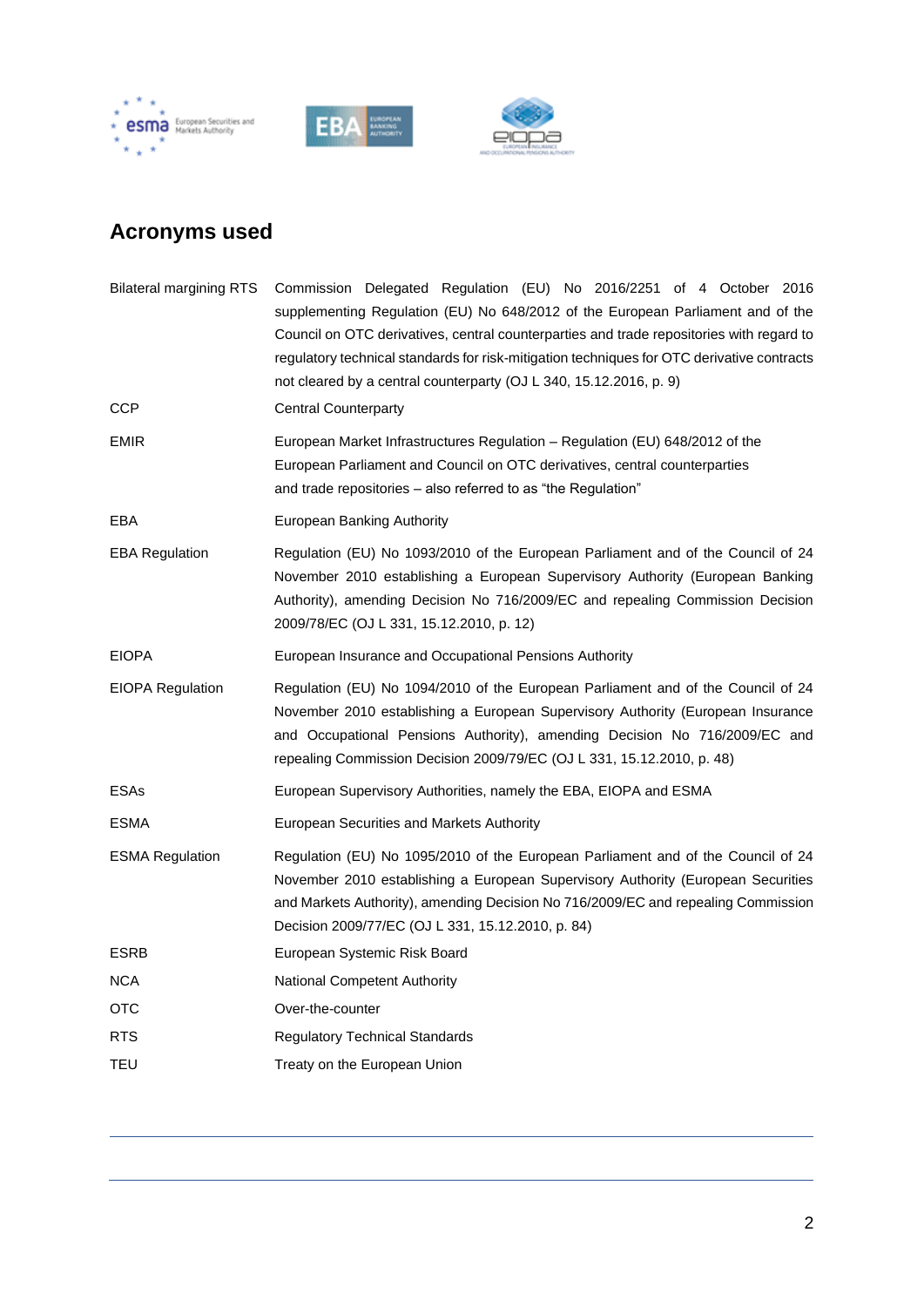





## <span id="page-3-0"></span>**1 Executive Summary**

## **Reasons for publication**

This final report presents new draft regulatory technical standards (RTS) on the risk mitigation techniques for OTC derivative contracts not cleared by a CCP (bilateral margining) that the European Supervisory Authorities (ESAs) have developed under Article 11(15) of Regulation (EU) No 648/2012 of the European Parliament and Council on OTC derivatives, central counterparties and trade repositories (EMIR). The draft RTS propose to introduce a number of amendments to the Commission Delegated Regulation on bilateral margining that take into account the international framework agreed by the Basel Committee on Banking Supervision (BCBS) and the International Organisation of Securities Commissions (IOSCO).

A first version (ESAs 2019 20)<sup>1</sup> of this Final Report had been submitted to the Commission and published on the websites of the ESAs on 5 December 2019. However, in response to the Covid-19 outbreak, the Final Report has been updated to take into account the related decision from the BCBS and IOSCO to defer by one year the implementation of the remaining phases of the initial margin requirements, which was communicated on 3 April 2020<sup>2</sup>. This updated version of the Final Report on the draft RTS on bilateral margining thus replaces entirely the version submitted to the Commission in December 2019.

Going back to the broader scope of the Final Report, in view of the progress made globally towards the implementation of the international framework, stakeholders have asked for a number of adjustments in the EU legislative rulebook in order to better facilitate international consistency. These relate to the treatment of physically settled FX forward and swap contracts, intragroup contracts, equity option contracts and the implementation of the initial margin requirements.

The ESAs' proposal includes amendments of the Commission Delegated Regulation on bilateral margining in order to facilitate further international consistency towards the implementation of the international framework.

The proposed amendments are an adaptation of the timelines and rules to facilitate the current implementation of the Commission Delegated Regulation, and more broadly of the international framework. Moreover, each of the proposed amendments are limited in scope. Therefore, with a view to facilitate as soon as possible a consistent implementation of the bilateral margin requirements, in accordance with Article 10(1) of the EBA, EIOPA and

<sup>1</sup> Link to the first version of the Final Report published on 5 December 2019: https://esas-jointcommittee.europa.eu/Pages/News/EMIR-RTS-on-various-amendments-to-the-bilateral-margin-requirements-and-jointstatement-on-the-introduction-of-fall-backs-i.aspx

<sup>2</sup> Link to the BCBS and IOSCO statement from 3 April 2020: https://www.iosco.org/news/pdf/IOSCONEWS560.pdf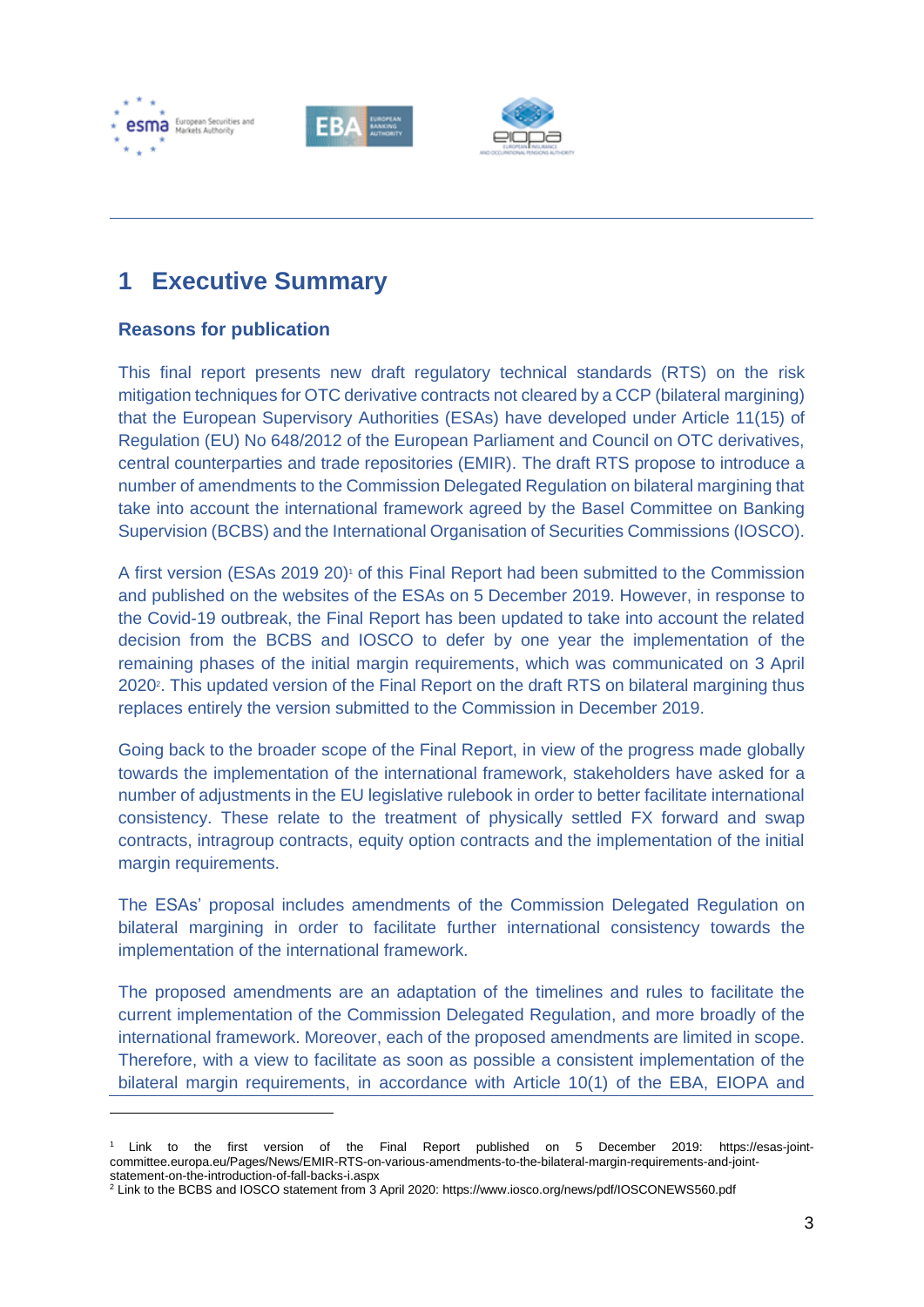





ESMA Regulations respectively, the ESAs have not conducted any open public consultation. However, the stakeholder groups of each of the ESAs have been consulted.

## **Contents**

This Report provides explanations on the draft RTS amending the current Commission Delegated Regulation on bilateral margining with respect to the treatment of physically settled FX forward and swap contracts, intragroup contracts, equity option contracts and the implementation of the initial margin requirements. Section I explains the background to our proposals, Section II details the rationales for the RTS amendments and Section III outlines the ESAs' proposal.

## **Next Steps**

This Final Report is sent to the European Commission, and the ESAs are submitting the draft technical standards presented in the Annex for endorsement in the form of a Commission Delegated Regulation, i.e. a legally binding instrument applicable in all Member States of the European Union. Following the endorsement, they are then subject to nonobjection by the European Parliament and the Council.

The ESAs cannot disapply EU law. However, in view of the remaining steps mentioned above that the draft RTS need to go through before being finalised and entering into force, and in light of some of the relevant deadlines, with regards to the bilateral margin requirements and the treatment of physically settled FX forward and swap contracts, intragroup contracts, equity option contracts and the implementation of the last phase of the initial margin requirements as proposed in the draft RTS, the ESAs expect competent authorities to apply the EU framework in a risk-based and proportionate manner until the amended RTS enter into force.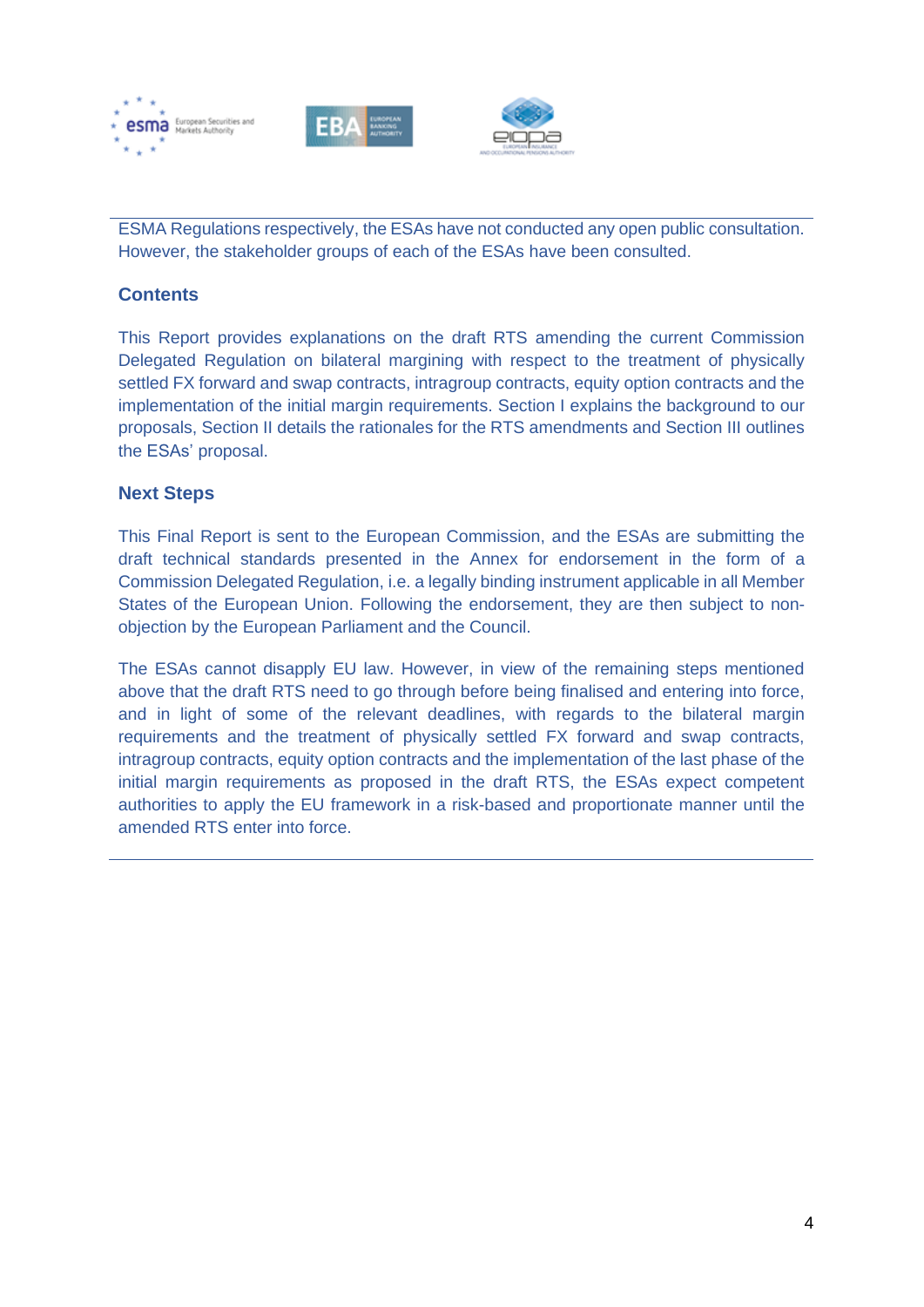





# <span id="page-5-0"></span>**2 Final report**

## <span id="page-5-1"></span>**2.1 Background**

- 1. The BCBS and IOSCO designed and agreed international standards for the exchange of bilateral margin along with a calendar to facilitate a consistent implementation across jurisdictions. In particular, this international framework contains a phase-in for the implementation of the initial margin requirements which has been spread over several years and this implementation is still ongoing.
- 2. These international standards have been implemented in the EU regulatory framework through Commission Delegated Regulation (EU) No 2016/2251 on bilateral margining. Indeed, the ESAs, who have a joint mandate under Article 11(15) of EMIR, have developed RTS taking into account the international framework, and the Commission Delegated Regulation on bilateral margining is based on these RTS.
- 3. Following the agreed calendar of the international framework, the Commission Delegated Regulation on bilateral margining contains a phase-in for a range of requirements, including various deferred dates of application for certain contracts or counterparties, in order to facilitate international consistency in the implementation of these standards. This reflects the strong belief of the ESAs that, in the area of the margining of non-centrally cleared OTC derivatives, a global level playing field is necessary, such that regulatory competition and a 'race to the bottom' are avoided.
- 4. The Commission Delegated Regulation on bilateral margin requirements was adopted by the European Commission on 4 October 2016, and then following a period of nonobjection by the European Parliament and Council it was published in the Official Journal on 15 December 2016, which triggered the start of the implementation of the requirements in the EU.
- 5. Since then, in parallel to similar efforts in other jurisdictions, the ESAs have monitored the implementation of these requirements in the EU, and by the regulatory community at the global level, including the BCBS and IOSCO as well as the FSB. This monitoring has confirmed overall progress towards the implementation of the standards but has also highlighted certain areas where further consistency could be facilitated, or areas where the requirements could be clarified or slightly amended in order to facilitate their implementation.
- 6. Some of these areas have led the BCBS and IOSCO to clarify or slightly amend the international framework, others concern adjustments needed to ensure a level playing field.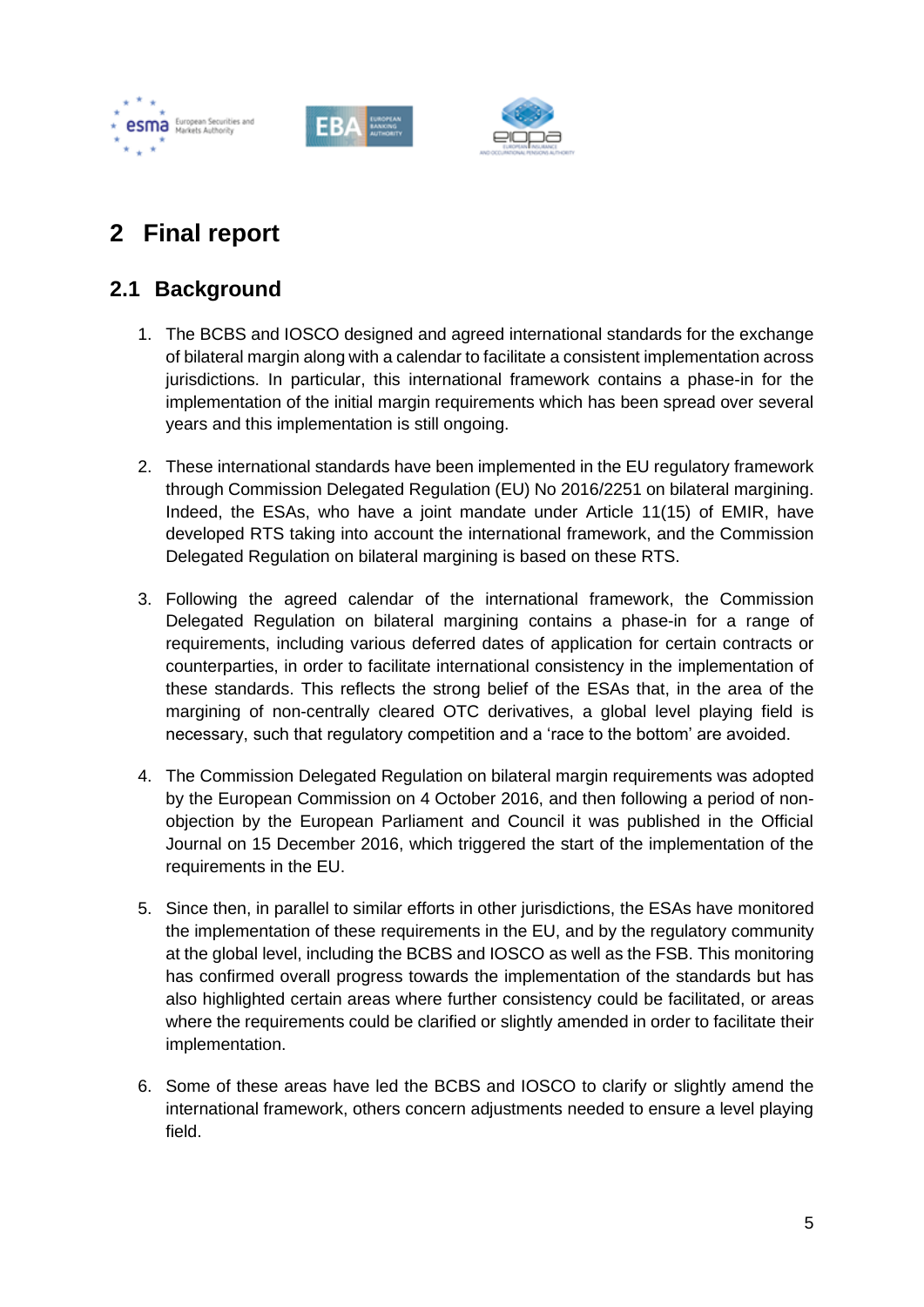





- 7. Following the above, the ESAs reviewed the application of the relevant requirements of Commission Delegated Regulation (EU) No 2016/2251 on bilateral margining and identified a number of amendments to be introduced that were presented in a first version of this Final Report, which was submitted to the Commission and published on the websites of the ESAs on 5 December 2019.
- 8. However, a few months later, in response to the Covid-19 outbreak, the BCBS and IOSCO agreed and communicated on 3 April 2020 the deferral by one year of the implementation of the remaining phases of the initial margin requirements. The Final Report has been updated to take into account the new BCBS and IOSCO decision for a deferral. This new version of the Final Report on the draft RTS on bilateral margining thus replaces entirely the version submitted to the Commission in December 2019.
- 9. The next section describes these different areas in detail.

## <span id="page-6-0"></span>**2.2 Proposed amendments and clarifications**

- <span id="page-6-1"></span>2.2.1 Clarification of the requirements when below the 50 million initial margin threshold
	- 10. In September 2018, several trade associations sent a letter to the BCBS and IOSCO, about the implementation issues relating to the remaining phases of implementation of the initial margin requirements, arguing in particular that there is a bottleneck issue due to the large number of counterparties caught in the last phase whereas many of them would not pose a material systemic risk, and thus raising the need to review the requirements and the ongoing implementation.
	- 11. Following an analysis of the issue, the BCBS and IOSCO issued a first clarification in March 2019 that did provide a significant level of relief to a very large number of counterparties expected to be in scope in the last phase, while not affecting the requirements contained in the international standards. Hence, it was a clarification on the existing rule and it did not require a change in the international framework:

"In the remaining phases of the framework's implementation in 2019 and 2020, initial margin requirements will apply to a large number of entities for the first time, potentially involving documentation, custodial and operational arrangements. The Basel Committee and IOSCO note that the framework does not specify documentation, custodial or operational requirements if the bilateral initial margin amount does not exceed the framework's €50 million initial margin threshold. It is expected, however, that covered entities will act diligently when their exposures approach the threshold to ensure that the relevant arrangements needed are in place if the threshold is exceeded."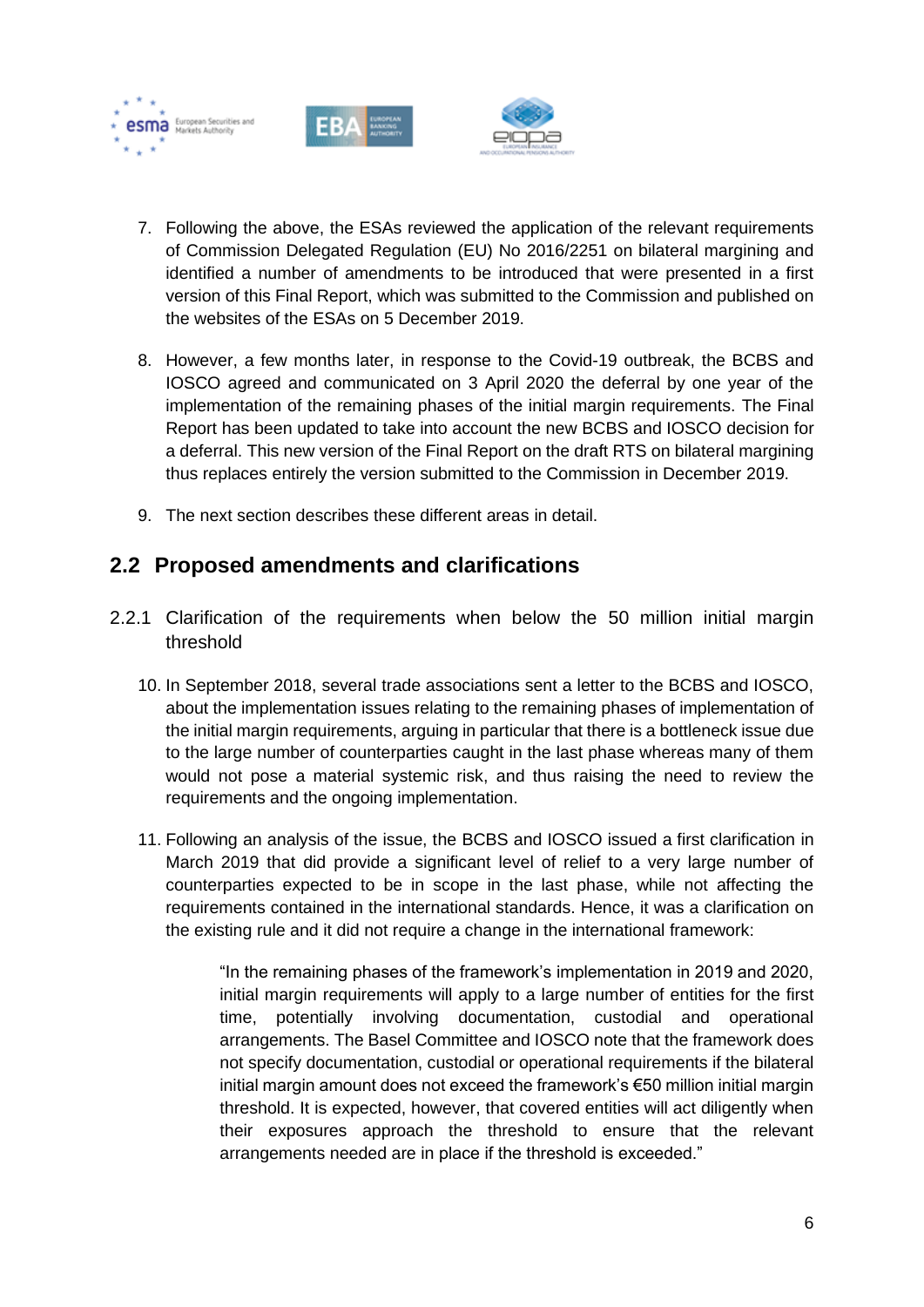





- 12. The ESAs have reviewed the application of the relevant requirements of Commission Delegated Regulation on bilateral margining and are of the view that that clarification can already be taken into account when applying them. Thus, the ESAs consider that there is no need to amend the Delegated Regulation on bilateral margin requirements in order for counterparties below the 50 million initial margin exchange threshold not to be required to have all the relevant operational and legal arrangements in place. No amendment related to this point is thus included in the draft RTS in Annex.
- <span id="page-7-0"></span>2.2.2 Extension of the phase-in of the implementation of the initial margin requirements
	- A. Introduction of an additional implementation phase
	- 13. Still, in relation to the implementation challenges raised by several trade associations mentioned in the previous point, the BCBS and IOSCO have analysed in more detail the issues around the last phase-in of the requirements and have indicated in July 2019 to having agreed to an extension of this phase-in:

"The Basel Committee and IOSCO have agreed to extend by one year the final implementation of the margin requirements. With this extension, the final implementation phase will take place on 1 September 2021, at which point covered entities with an aggregate average notional amount (AANA) of noncentrally cleared derivatives greater than €8 billion will be subject to the requirements. To facilitate this extension, the Basel Committee and IOSCO also will introduce an additional implementation phase whereby as of 1 September 2020 covered entities with an AANA of non-centrally cleared derivatives greater than €50 billion will be subject to the requirements.

The Basel Committee and IOSCO have agreed to this extended timeline in the interest of supporting the smooth and orderly implementation of the margin requirements which is consistent and harmonised across their member jurisdictions and helps avoid market fragmentation that could otherwise ensue. The Basel Committee and IOSCO expect that covered entities will act diligently to comply with the requirements by this revised timeline and strongly encourage market participants to make all relevant arrangements on a timely basis."

- 14. Following from this, the ESAs have reviewed the Commission Delegated Regulation on bilateral margining and have identified the amendments necessary to the EU framework in order to extend the implementation deadline by one year for those counterparties above the 8 billion threshold but below the new 50 billion threshold.
- 15. It can also be noted that no further amendment of the framework, except for the deferral introduced in response to the Covid-19 outbreak presented in section B below, and more specifically no further extension of the phase-in and no change of the thresholds,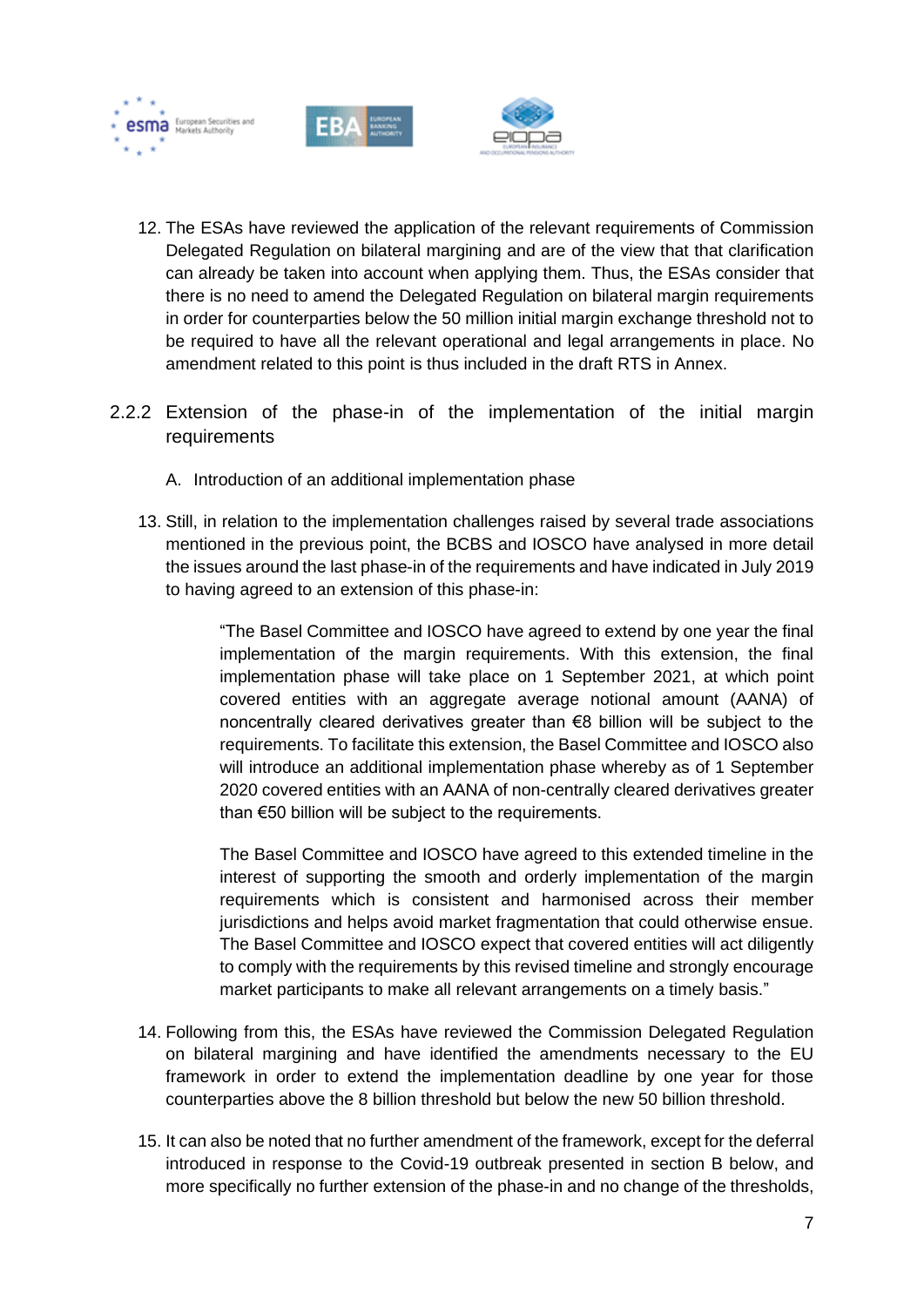





in particular the 8 billion threshold, are envisaged. As a result, it is important that the counterparties who have been facing some challenges in their preparation for complying with the initial margin requirements and that under the proposed draft RTS would have some additional time to complete them, continue their preparation efforts in order to be able to comply by the deadline.

- B. Deferral in response to the Covid-19 outbreak
	- a. New version of the Final Report and draft RTS
- 16. As explained in the Background section 2.1, a first version (ESAs 2019 20) of this Final Report had been submitted to the Commission and published on the websites of the ESAs on 5 December 2019. Indeed, the ESAs had completed in December 2019 the review of the application of the relevant requirements of the Commission Delegated Regulation on bilateral margining to take into account the latest changes to the international framework and the level of progress in its implementation, at that time.
- 17. However, in response to the Covid-19 outbreak in 2020, the Final Report has been updated to take into account the related decision from the BCBS and IOSCO communicated on 3 April 2020 to defer the implementation of the remaining phases of the initial margin requirements. In terms of substance, the resulting targeted update of the Final report has been centered on the introduction of this new section 2.2.2 B and the related change to the draft RTS with respect to the applicable deadlines.
- 18. This updated version of the Final Report on the draft RTS on bilateral margining thus replaces entirely the version submitted to the Commission in December 2019.
	- b. Regulatory response to enable additional operational capacity
- 19. In response to the COVID-19 outbreak in 2020, the ESAs have intensified their coordination with NCAs, as well as with relevant authorities from other jurisdictions in order to ensure adequate regulatory actions where needed. This has led in particular to a number of clarifications on the applicable requirements or deadlines, which now include margin requirements for non-centrally cleared OTC derivatives.
- 20. In this context, in view of the broad range of issues that market participants are dealing with following the Covid-19 outbreak, the BCBS and IOSCO have taken account of the challenges they would face in their preparations for the remaining phases of the implementation of the requirements, and have indicated on 3 April 2020 $\delta$  to having agreed to an extension of this phase-in:

<sup>3</sup> Link to the BCBS and IOSCO statement from 3 April 2020: https://www.iosco.org/news/pdf/IOSCONEWS560.pdf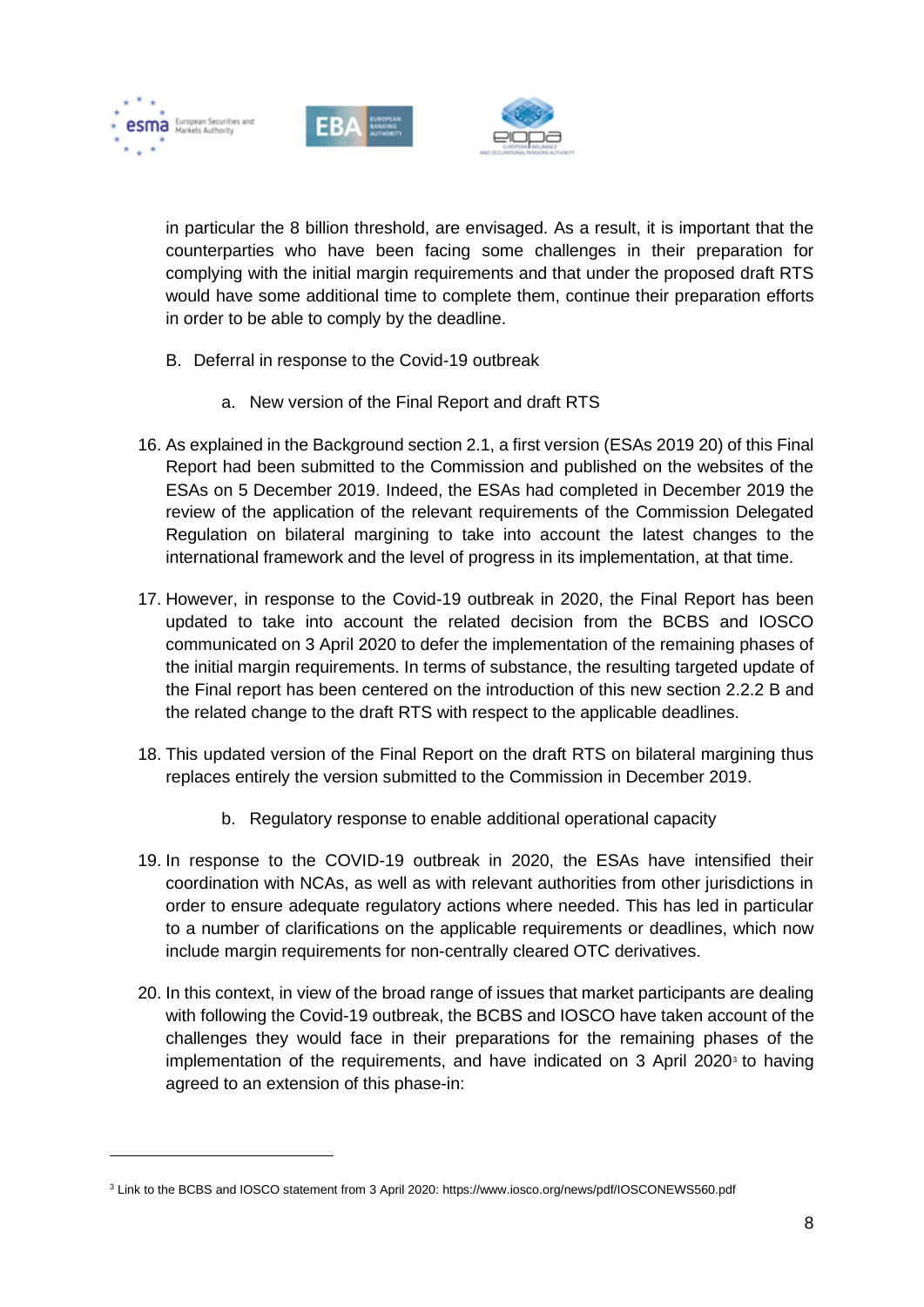





"The Basel Committee on Banking Supervision (BCBS) and the International Organization of Securities Commissions (IOSCO) continue to monitor the impact of the rapid spread of the coronavirus disease (Covid-19) on the global financial system. In light of the significant challenges posed by Covid-19, including the displacement of staff and the need for firms to focus resources on managing risks associated with current market volatility, BCBS and IOSCO have agreed to extend the deadline for completing the final two implementation phases of the margin requirements for non-centrally cleared derivatives, by one year. This extension will provide additional operational capacity for firms to respond to the immediate impact of Covid-19 and at the same time, facilitate covered entities to act diligently to comply with the requirements by the revised deadline.

With this extension, the final implementation phase will take place on 1 September 2022, at which point covered entities with an aggregate average notional amount (AANA) of non-centrally cleared derivatives greater than  $\epsilon$ 8 billion will be subject to the requirements. As an intermediate step, from 1 September 2021 covered entities with an AANA of non-centrally cleared derivatives greater than €50 billion will be subject to the requirements."

- 21. Following on from this, the ESAs have reviewed the application of the relevant requirements of Commission Delegated Regulation (EU) No 2016/2251 on bilateral margining and the amending draft RTS submitted in December 2019, and have identified the amendments necessary in order to extend the implementation deadlines by one year for those counterparties in the final two phases. The draft RTS in Annex integrates the further phase-in described in both sections 2.2.2 A and B.
- 22. Lastly, it should also be remembered that these draft RTS are still subject to endorsement by the European Commission and a non-objection period by the European Parliament and Council, and thus legal certainty on the further phase-in described in section 2.2.2 and proposed by the ESAs would only be confirmed after these steps and the publication in the Official Journal.
- <span id="page-9-0"></span>2.2.3 Physically settled FX Forwards and Swaps
	- 23. The international framework gives explicit guidance on physically settled FX forwards and swaps:

"BCBS and IOSCO agree that standards apply for variation margin to be exchanged on physically settled FX forwards and swaps in a manner consistent with the final policy framework set out in this document and that those variation margin standards are implemented either by way of supervisory guidance or national regulation."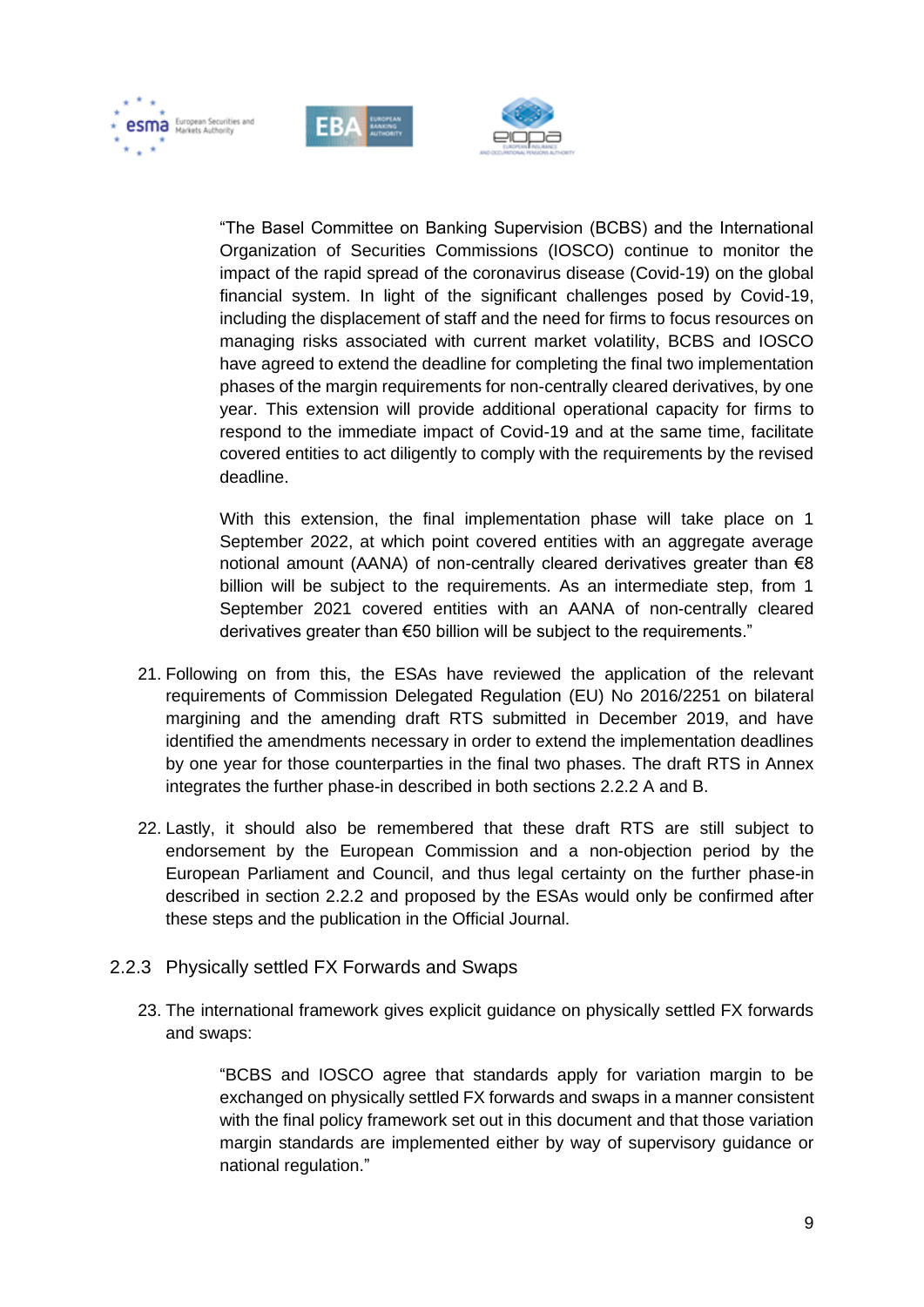





- 24. The international standards state that variation margining of physically settled FX forwards and swaps is both an established practice among significant market participants and a prudent risk management tool that limits the build-up of systemic risk, and thus that variation margining should apply to these contracts.
- 25. The international standards recommend implementing this requirement by way of national regulation or supervisory guidance. The EU initially implemented these international standards by way of regulation. Specifically, this was done through Article 27(a) of Commission Delegated Regulation on bilateral margining, which exempts these contracts from the exchange of initial margin, in line with the international framework, and through Article 37(2) thereof for the variation margin requirements, including a deferred date of application for physically settled FX forwards until 3 January 2018, which is the date of application of the revised Markets in Financial Instruments Directive (MiFID II) and thus when the definition of physically settled FX forwards was further harmonised.
- 26. Although the bilateral margin requirements for physically settled FX forwards were meant to apply from the entry into force of MiFID II at the start of January 2018, market participants raised some concerns which the ESAs analysed.
- 27. Based on the material presented to the ESAs, it became apparent that the adoption of the international standards in other jurisdictions via supervisory guidance had led to an international scope of application that is more limited than the scope the ESAs had proposed in the RTS (and which was finally embedded in the EU rules). Whereas the requirement remains relevant for transactions between institutions, the implementation appeared to pose a challenge regarding transactions between institutions and endusers.
- 28. Following from this, the ESAs developed and submitted in December 2017 a joint RTS on bilateral margining with respect to physically settled FX forward contracts, that proposed a permanent exemption for certain contracts when entered into between institutions and end-users. It can be noted though that the process for the proposed amending RTS from December 2017 has not been completed and thus that it has not become law. However, the ESAs are of the view that the rationale for the proposed amendment is still valid.
- 29. More recently, following the EMIR Review, the co-legislators have agreed on a range of amendments to EMIR in Regulation (EU) 2019/834, also referred to as the EMIR Refit text. The EMIR Refit text was published on 28 May 2019 and entered into force on 17 June 2019. It is important to note in this context that the co-legislators have reiterated through the EMIR Refit text the importance of international consistency in the implementation of the international standards on bilateral margining, and in particular with regards to the treatment of physically settled FX forwards and swaps. Recital 21 of the EMIR Refit text makes clear that: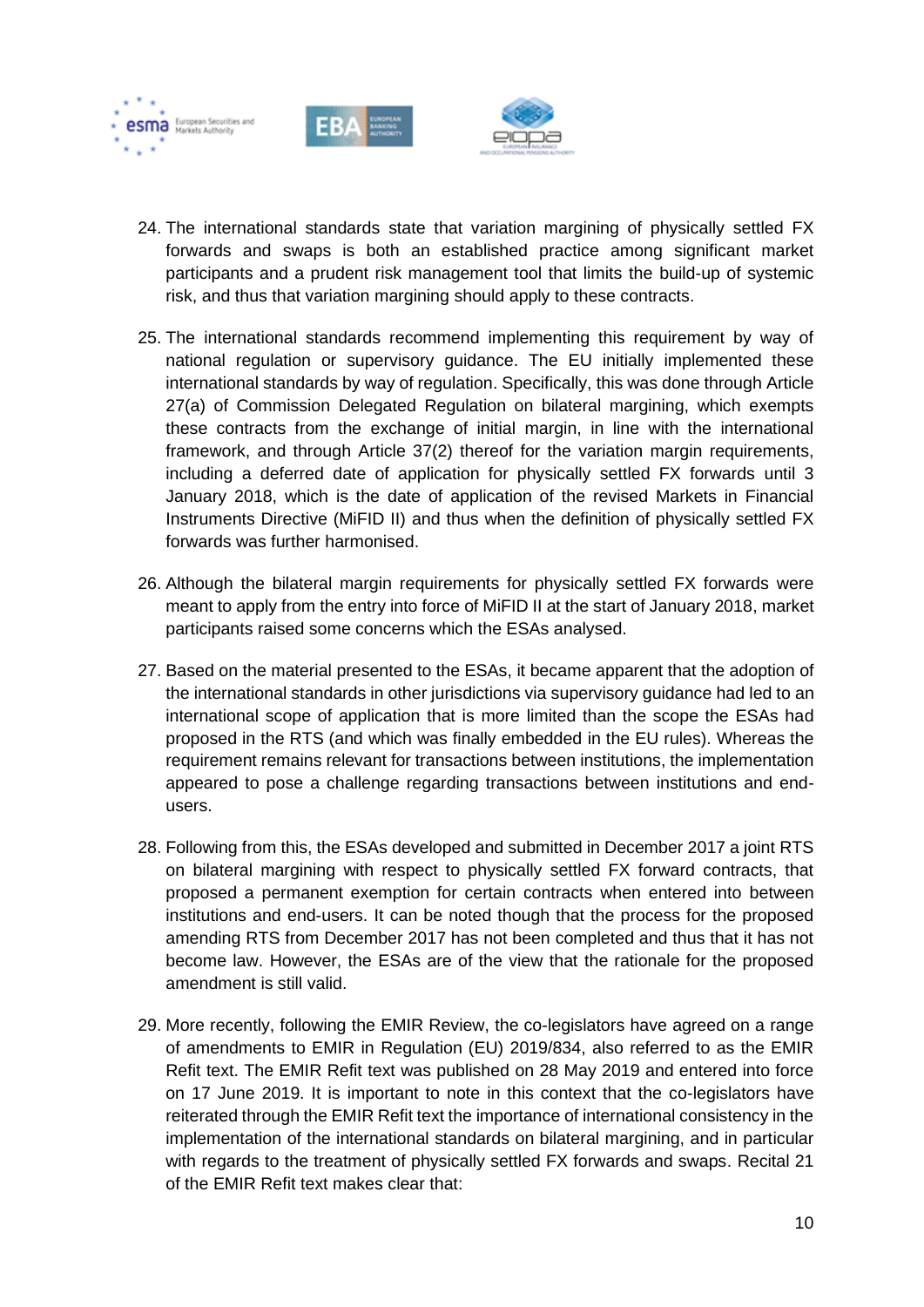





"The need for international regulatory convergence and the need for nonfinancial counterparties and small financial counterparties to reduce the risks associated with their currency risk exposures make it necessary to set out special risk-management procedures for physically settled foreign exchange forwards and physically settled foreign exchange swaps. In view of their specific risk profile, it is appropriate to restrict the mandatory exchange of variation margins on physically settled foreign exchange forwards and physically settled foreign exchange swaps to transactions between the most systemic counterparties in order to limit the build-up of systemic risk and to avoid international regulatory divergence."

- 30. Following from this, the ESAs have discussed with the European Commission the need to replace the amendment submitted by the ESAs in December 2017 by a new amendment covering a broader scope, i.e. not only covering physically settled FX forwards, but covering both physically settled FX forwards and swaps, with the same exemption for both. The draft RTS included in Annex contains this broader scope.
- <span id="page-11-0"></span>2.2.4 Temporary exemption for single-stock equity options and index options
	- 31. As described above, the Commission Delegated Regulation on bilateral margining contains a range of implementation timelines, including a phase-in for the initial margin requirements as well as deferred dates of application for certain contracts and counterparties. In particular, the requirements for single-stock equity options or index options transactions are deferred until 4 January 2020.
	- 32. Recital 43 of the Commission Delegated Regulation on bilateral margining provides the rationale behind the initial three-year temporary exemption, it states that:

"In order to avoid market fragmentation and ensure a level playing field for Union counterparties established in the Union on a global level, and acknowledging the fact that in some jurisdictions the exchange of variation and initial margin for single-stock options and equity index options is not subject to equivalent margin requirements, the treatment of those products should be phased-in. This phase-in period will provide time for monitoring regulatory developments in other jurisdictions and ensuring that appropriate requirements are in place in the Union to mitigate counterparty credit risk in respect of such contracts whilst avoiding scope for regulatory arbitrage."

- 33. Three years later, the situation has not materially changed. Certain jurisdictions have not implemented these requirements for these contracts or have also introduced temporary exemptions in the meantime.
- 34. The ESAs reiterate the view that, from a prudential point of view, the international framework agreed on by all the participant authorities in the BCBS and IOSCO discussions is a crucial pillar in ensuring safer derivatives markets, limiting the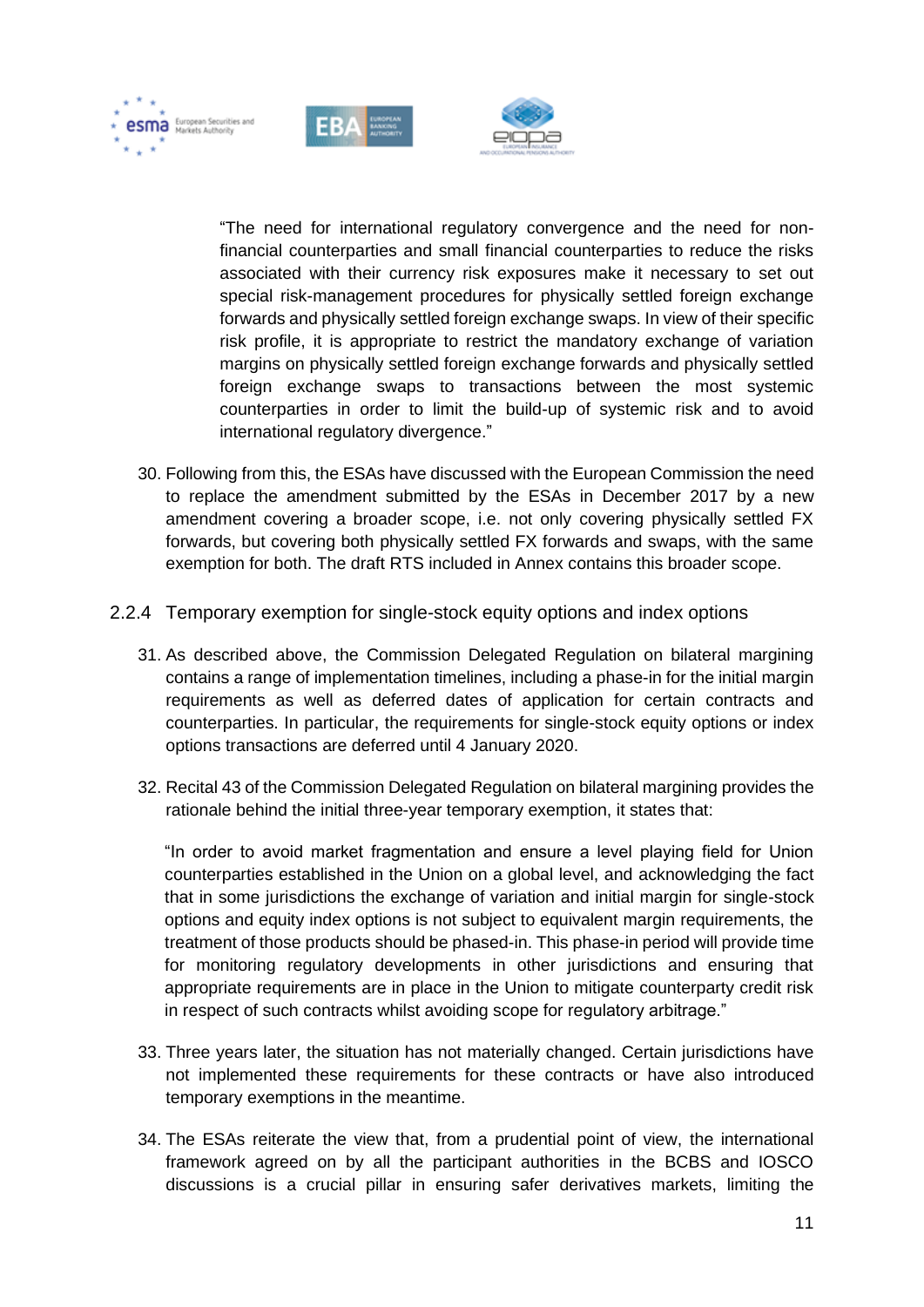





counterparty risk between counterparties trading derivatives, and thus that its coordinated implementation is key in reaching this objective.

35. Furthermore, the same Recital 21 of the EMIR Refit text that mentioned in the section on physically settled FX forwards and swaps also comes in support of this objective of an implementation of the international framework across the range of derivatives. Recital 21 states that:

> "International regulatory convergence should also be ensured with regard to risk-management procedures for other classes of derivatives."

- 36. With the view to continue monitoring regulatory developments in other jurisdictions and ensuring that appropriate requirements are in place in the Union to mitigate counterparty credit risk in respect of such contracts whilst avoiding scope for regulatory arbitrage, it would thus appear proportionate to extend by one year the current deferred application of the margin requirements for single-stock equity options or index options transactions in the EU framework. The draft RTS included in Annex contains this proposed amendment.
- <span id="page-12-0"></span>2.2.5 Temporary exemption for intragroup transactions
	- 37. Another deferred date of application of the bilateral margin requirements relates to intragroup transactions with a third country entity in the absence of an equivalence decision adopted by the European Commission pursuant to Article 13(2) of EMIR. The requirements for these intragroup transactions are currently deferred until 4 January 2020.
	- 38. ESMA already looked at this question from the perspective of the clearing obligation. After running a consultation, ESMA finalised and submitted a draft RTS to the European Commission on 27 September 2018 proposing to extend the temporary regime by two years until 21 December 2020. The draft RTS have since been endorsed, then published in the Official Journal and have entered into force.
	- 39. The rationale for the exemption from the clearing obligation is the same as for the exemption from the bilateral margin requirements, i.e. broadly speaking that those deferred dates were necessary to ensure that such intragroup OTC derivate contracts were not subject to the EMIR clearing or bilateral margin requirements before the adoption of the relevant equivalence decisions.
	- 40. The ESAs are thus of the view that in light of this common rationale for a temporary exemption, it is proportionate to also extend the temporary exemption for bilateral margin and to align it with the exemption for the clearing obligation, i.e. until 21 December 2020. The draft RTS included in the Annex contains this proposed amendment.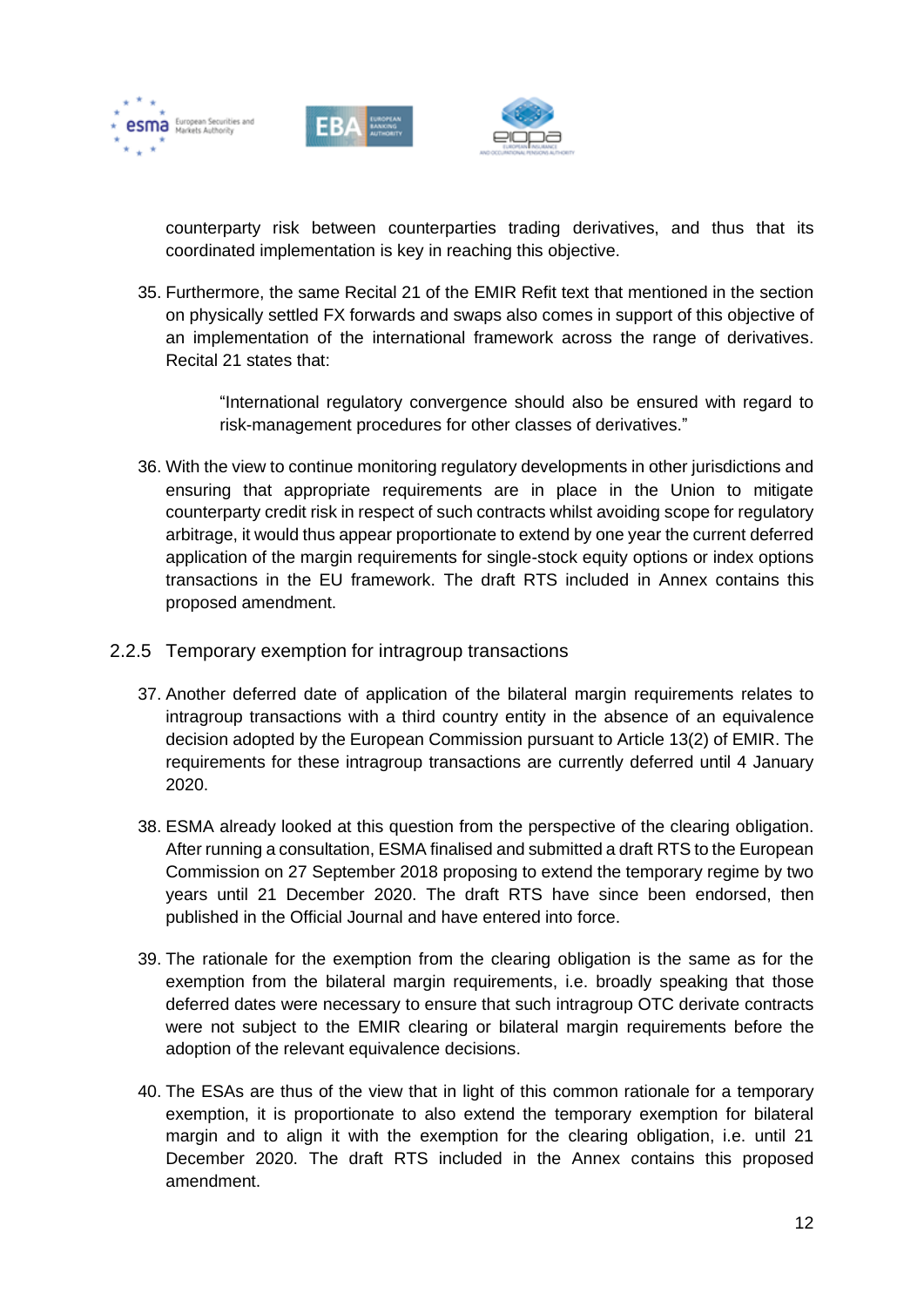





## <span id="page-13-0"></span>**2.3 Way forward**

- 41. From a process point of view, it is important to note that the adjustments introduced in the proposed draft RTS are of a proportionate nature. They are also in line with the international framework and take into account the status of the implementation of this framework at the international level which has also been documented and analysed. In addition, some of the deadlines were soon approaching at the time of the first submission of this Final Report in December 2019, and are now slightly behind us, in particular the deferred date of application for intragroup transactions as well as for equity options, which was 4 January 2020, and market participants would benefit in knowing as early as possible on how to prepare for these requirements. Finally, many of these requirements have also been called for by a large range of market participants.
- 42. As a result, the ESAs are of the view that it would be disproportionate to conduct open public consultations and analyses of the potential related costs and benefits, taking into account the scope and impact of the changes concerned in the draft RTS and the urgency of the matter for some of the requirements.
- 43. These amendments are thus submitted directly to the European Commission for review and endorsement. The process that follows the adoption of draft RTS by the European Commission without significant amendments is a review period by the European Parliament and Council before they can then be published in the Official Journal and subsequently enter into force.
- 44. The ESAs cannot disapply EU law. However, in view of the remaining steps that the draft RTS need to go through before being finalised and entering into force, and in light of some of the relevant deadlines, with regards to the bilateral margin requirements and the treatment of physically settled FX forward and swap contracts, intragroup contracts, equity option contracts and the implementation of the phase-in of the initial margin requirements as proposed in the draft RTS, the ESAs expect competent authorities to apply the EU framework in a risk-based and proportionate manner until the amended RTS enter into force.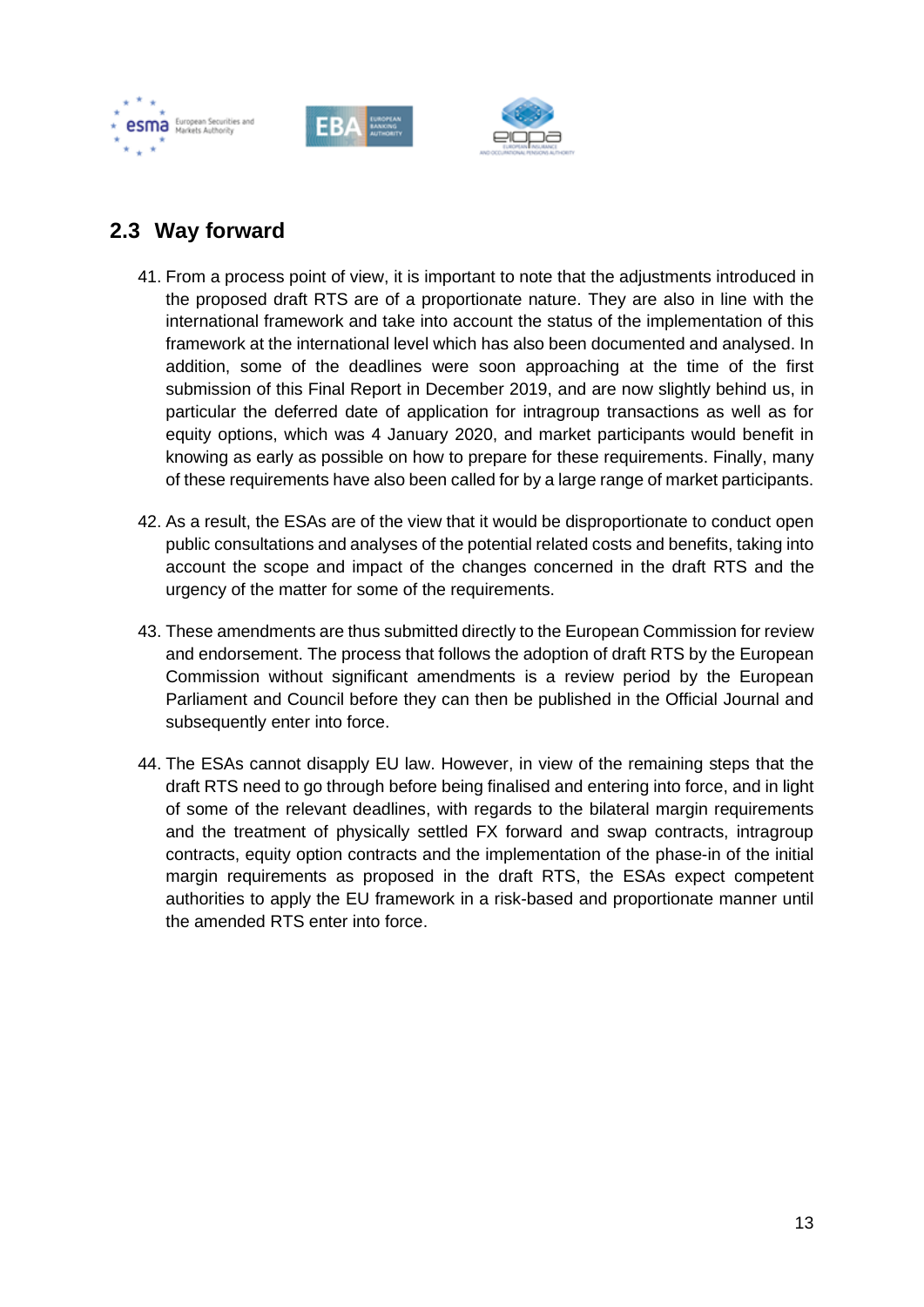





# <span id="page-14-0"></span>**3 Annexes**

## <span id="page-14-1"></span>**3.1 Annex I - ESAs mandate to develop draft technical standards**

### *Article 11(15) of Regulation (EU) No 648/2012*

### **Risk-mitigation techniques for OTC derivative contracts not cleared by a CCP**

15. In order to ensure consistent application of this Article, the ESAs shall develop common draft regulatory technical standards specifying:

(a) the risk-management procedures, including the levels and type of collateral and segregation arrangements referred to in paragraph 3;

(aa) the supervisory procedures to ensure initial and ongoing validation of those risk-management procedures;

(b) the procedures for the counterparties and the relevant competent authorities to be followed when applying exemptions under paragraphs 6 to 10;

(c) the applicable criteria referred to in paragraphs 5 to 10 including in particular what is to be considered as a practical or legal impediment to the prompt transfer of own funds and repayment of liabilities between the counterparties.

The level and type of collateral required with respect to OTC derivative contracts that are concluded by covered bond entities in connection with a covered bond, or by a securitisation special purpose entity in connection with a securitisation within the meaning of this Regulation and meeting the conditions of Article 4(5) of this Regulation and the requirements set out in Article 18, and in Articles 19 to 22 or 23 to 26 of Regulation (EU) 2017/2402 (the Securitisation Regulation) shall be determined taking into account any impediments faced in exchanging collateral with respect to existing collateral arrangements under the covered bond or securitisation.

The ESAs shall submit those draft regulatory technical standards, except for those referred to in point (aa) of the first subparagraph, to the Commission by 18 July 2018.

EBA, in cooperation with ESMA and EIOPA, shall submit the draft regulatory technical standards referred to in point (aa) of the first subparagraph to the Commission by 18 June 2020.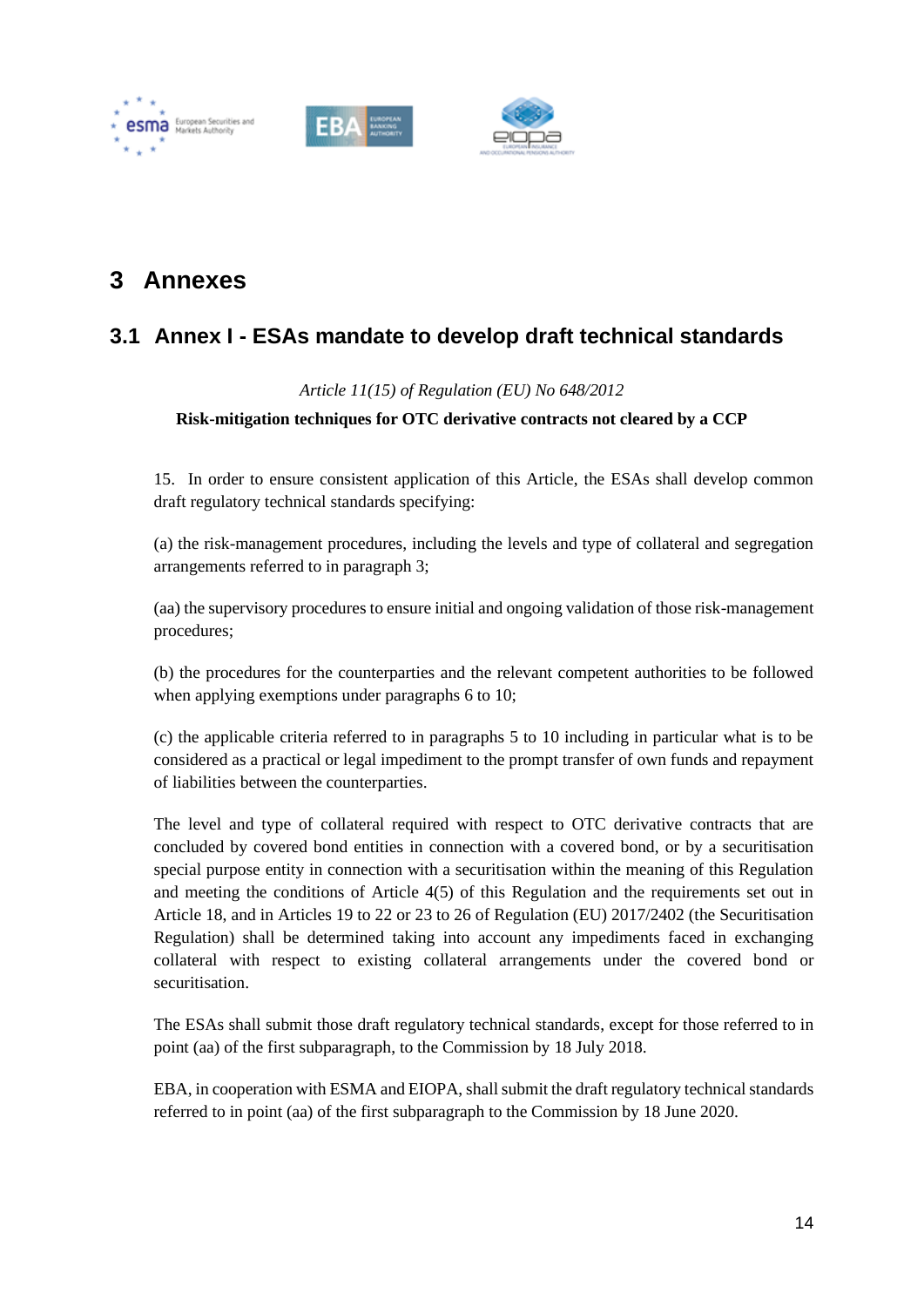





Depending on the legal nature of the counterparty, power is delegated to the Commission to adopt the regulatory technical standards referred to in this paragraph in accordance with Articles 10 to 14 of Regulations (EU) No 1093/2010, (EU) No 1094/2010 or (EU) No 1095/2010.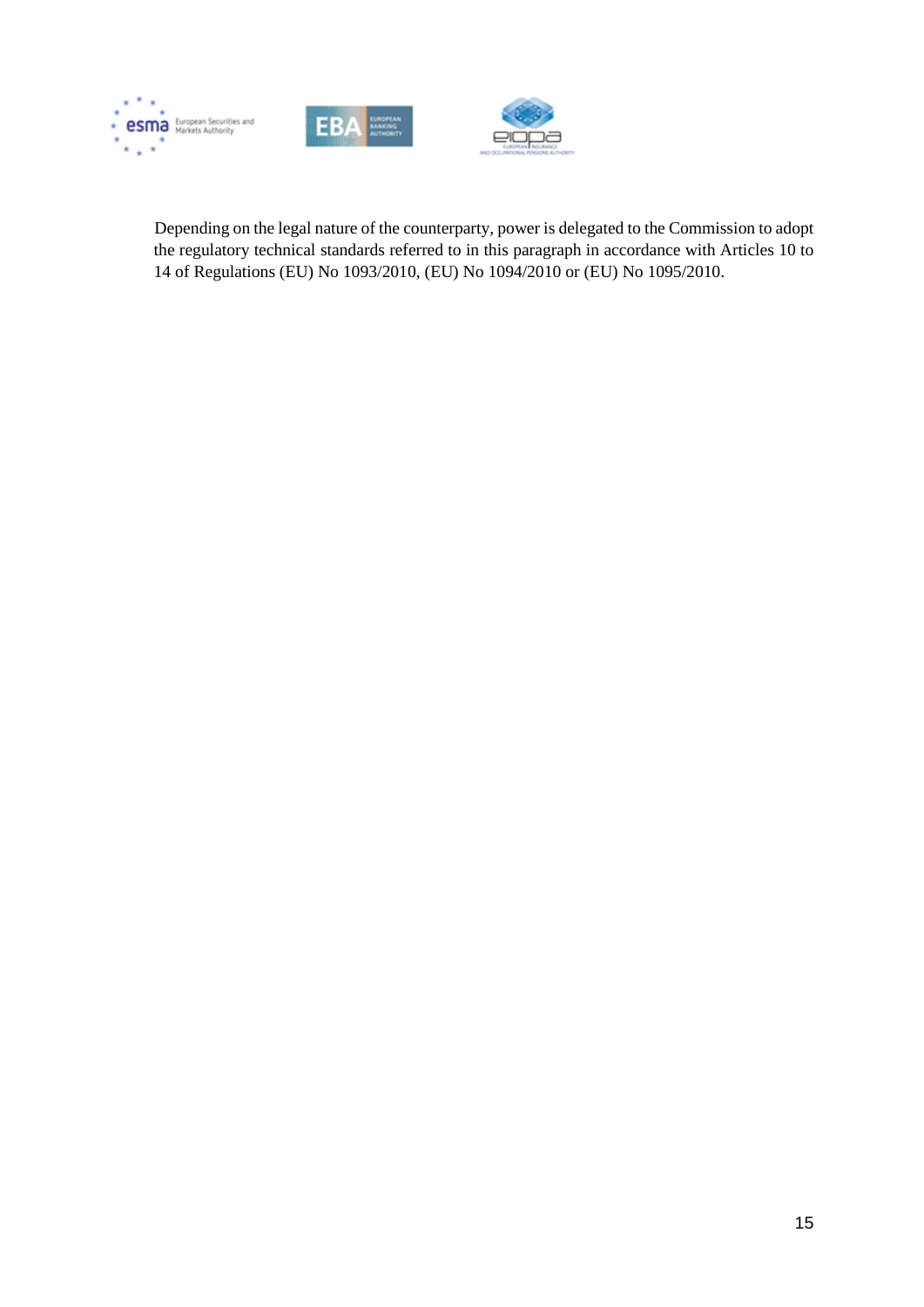



## <span id="page-16-0"></span>**3.2 Annex II - Draft technical standards**

### **COMMISSION DELEGATED REGULATION (EU) No …/..**

**amending Delegated Regulation (EU) 2016/2251 supplementing Regulation (EU) No 648/2012 of the European Parliament and of the Council as regards to the timing of when certain risk management procedures will start to apply for the purpose of the exchange of collateral**

**of [ ]**

#### **(text with EEA relevance)**

THE EUROPEAN COMMISSION,

Having regard to the Treaty on the Functioning of the European Union,

Having regard to Regulation (EU) No 648/2012 of the European Parliament and of the Council of 4 July 2012 on OTC derivatives, central counterparties and trade repositories<sup>4</sup>, and in particular Article 11(15) thereof,

Whereas:

- (1) Commission Delegated Regulation (EU) 2016/2251<sup>5</sup> specifies, among others, the riskmanagement procedures, including the levels and type of collateral and segregation arrangements referred to in Article 11(3) of Regulation (EU) 648/2012, that financial counterparties are required to have for the exchange of collateral, with respect to their OTC derivative contracts not cleared by a central counterparty. Delegated Regulation (EU) 2016/2251 implements the international framework for the exchange of collateral that has been agreed at the global level by the Basel Committee on Banking Supervision (BCBS) and the International Organisation of Securities Commissions (IOSCO).
- (2) Delegated Regulation (EU) 2016/2251 provides for a phase-in over a number of years which reflects the implementation schedule agreed in the BCBS and IOSCO framework. That phase-in aims at ensuring international consistency and thus minimising possibilities of regulatory arbitrage. The phase-in also aims at facilitating a proportionate and effective implementation of the requirements by providing

<sup>4</sup> OJ L 201, 27.7.2012, p. 1.

<sup>5</sup> Commission Delegated Regulation (EU) 2016/2251 of 4 October 2016 supplementing Regulation (EU) No 648/2012 of the European Parliament and of the Council on OTC derivatives, central counterparties and trade repositories with regard to regulatory technical standards for risk-mitigation techniques for OTC derivative contracts not cleared by a central counterparty (OJ L 340, 15.12.2016, p. 9).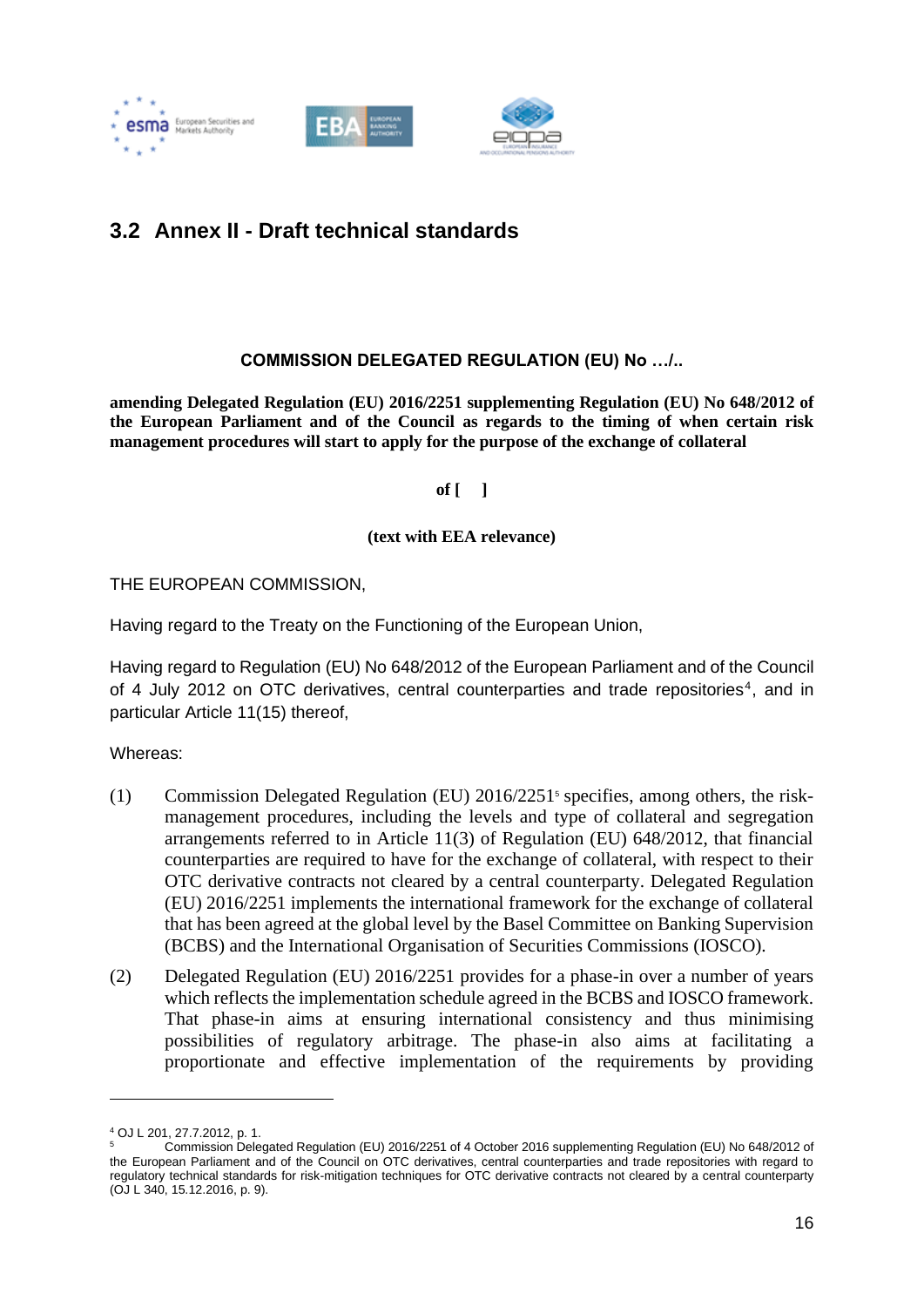





counterparties time to adapt their internal systems and processes to comply with the requirements depending on the category of counterparty to those contracts, on the type of contract and on when the contract was entered into or novated. Finally, the phase-in provided for in Delegated Regulation (EU) 2016/2251 takes into account the scope and level of implementation of the BCBS and IOSCO framework in other jurisdictions in order to avoid market fragmentation and ensure a global level playing field for counterparties established in the Union. In particular, Delegated Regulation (EU) 2016/2251 provides for more time for certain products that are not subject to equivalent margin requirements in other jurisdictions.

- (3) The implementation schedule agreed in the BCBS and IOSCO framework has now been amended in the interest of supporting the smooth and orderly implementation of the margin requirements at the international level, in particular given the difficulties faced by smaller counterparties in meeting the originally envisaged deadline. In addition, there are still third countries in which certain products are not subject to equivalent margin requirements. In order to ensure a level playing field and market stability, by limiting the risk of regulatory arbitrage and facilitating a smooth implementation, the need to take into account the different level of progress made to date across jurisdictions and the changes in the implementation schedule agreed in the BCBS and IOSCO framework should be reflected in the phase-in provided for in Delegated Regulation (EU) 2016/2251 is necessary.
- (4) Many counterparties enter into physically settled foreign exchange forward and physically settled foreign exchange swap contracts to hedge their risks associated with their currency risk exposures. In view of the specific risk profile of these contracts and the need for international regulatory convergence, it is appropriate to restrict the mandatory exchange of variation margin for these contracts between the most systemic counterparties, a permanent exemption should be introduced for these contracts when entered into with non-institutions.
- (5) The European Banking Authority, the European Insurance and Occupational Pensions Authority and the European Securities and Markets Authority (the ESAs) have monitored the progress that has been made by counterparties to implement the initial margin requirements for non-centrally cleared derivatives and are aware that in the final phase of implementation, the initial margin requirements are scheduled to apply to a large number of entities for the first time. In the interest of supporting the smooth and orderly implementation of the margin requirements which is also consistent and harmonised across the member jurisdictions of the BCBS-IOSCO framework and helps avoid market fragmentation that could otherwise ensue, the deadline for the implementation of the initial margin requirements should be extended, with the introduction of an additional implementation phase whereby covered counterparties with an aggregate average notional amount of non-centrally cleared derivatives between  $€8$  billion and  $€50$  billion would have an extra year before becoming subject to the requirements, in line with the amended BCBS-IOSCO framework.
- (6) Following the Covid-19 outbreak, the ESAs have monitored the impact on the financial markets of the rapid spread of the coronavirus disease, in particular with respect to the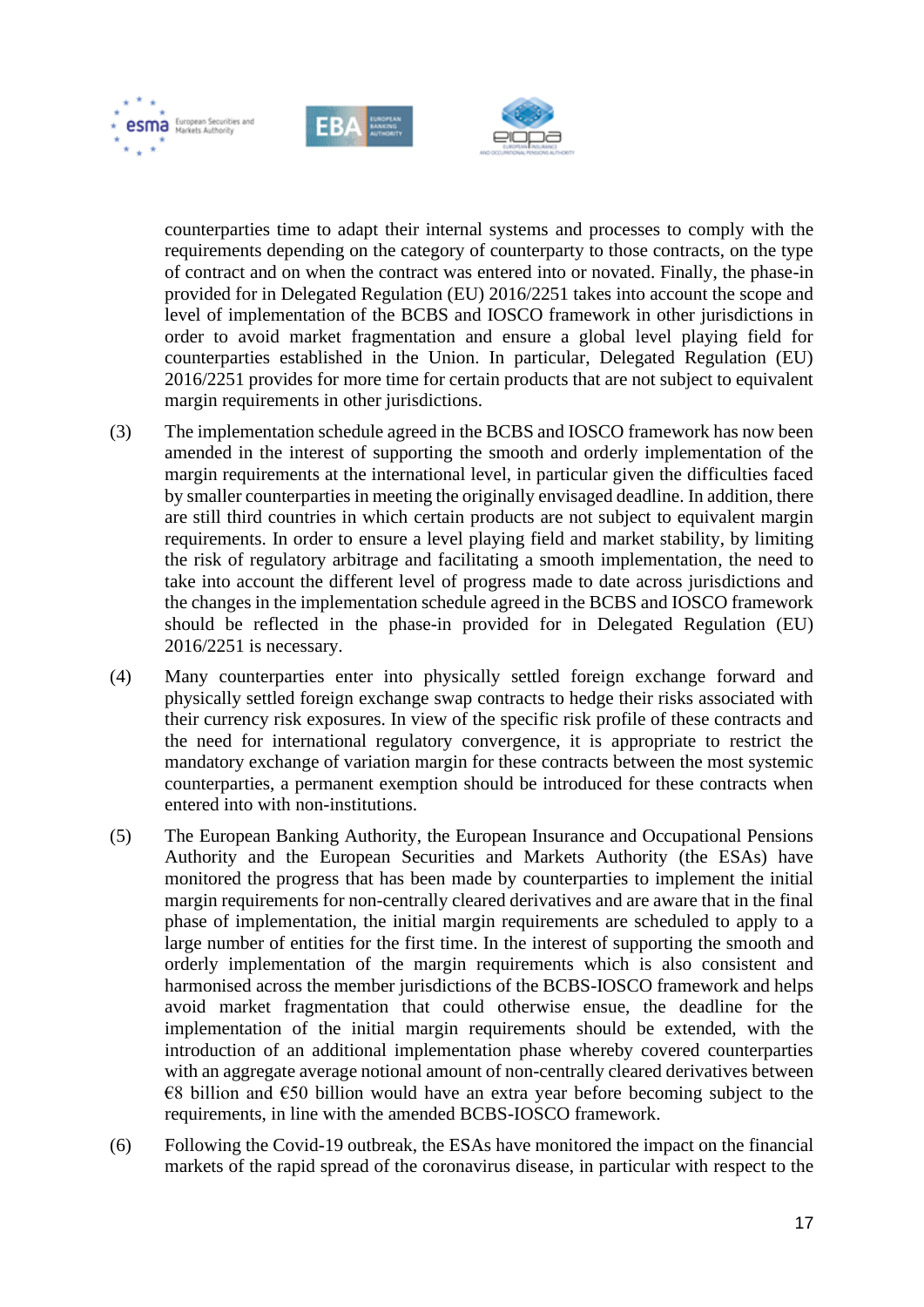





significant challenges posed to counterparties by Covid-19, including the displacement of staff and the need to focus resources on managing risks associated with the related market volatility. In the interest of supporting the smooth and orderly implementation of the margin requirements which is also consistent and harmonised across the member jurisdictions of the BCBS-IOSCO framework and in order to provide additional operational capacity for counterparties to respond to the immediate impact of Covid-19, the deadline for the implementation of the initial margin requirements should be further extended. This extension would result in covered counterparties with an aggregate average notional amount of non-centrally cleared derivatives above  $\epsilon$ 50 billion being subject to the requirements from 1 September 2021, and covered counterparties with an aggregate average notional amount of non-centrally cleared derivatives above €8 billion being subject to the requirements from 1 September 2022, in line with the BCBS-IOSCO framework, as further amended in response to the Covid-19 outbreak.

- (7) Delegated Regulation (EU) 2016/2251 provides for a deferred date of application of the bilateral margin requirements for non-centrally cleared OTC derivative contracts concluded between counterparties which are part of the same group and where one counterparty is established in a third country and the other counterparty is established in the Union. That deferred date was necessary to ensure that such OTC derivative contracts were not subject to the bilateral margin requirements before the adoption of an implementing act pursuant to Article 13(2) of Regulation (EU) No 648/2012. To date, only two such implementing acts have been adopted. This situation is similar to the one addressed with respect to the clearing obligation in Commission Delegated Regulation (EU) 2019/667<sup>6</sup> . The application of the bilateral margin requirements for non-centrally cleared OTC derivative intragroup contracts should therefore be further deferred until the adoption of such implementing acts, or, where no such implementing act is adopted until the 21 December 2020, keeping the same incentive as for the clearing obligation.
- (8) To avoid market fragmentation and to ensure a global level playing field for counterparties established in the Union, international regulatory convergence should also be ensured with regard to risk-management procedures for other classes of OTC derivatives that are not subject to equivalent margin requirements. In particular, acknowledging the fact that in some jurisdictions single-stock equity options and index options are not yet subject to equivalent margin requirements, the treatment of those products should be further phased-in for a period of one year. That further phase-in period should provide time for monitoring regulatory developments in other jurisdictions and should ensure that appropriate requirements are in place in the Union to mitigate counterparty credit risk in respect of such contracts whilst avoiding scope for regulatory arbitrage.
- (9) Delegated Regulation (EU) 2016/2251 should therefore be amended accordingly.

<sup>6</sup> Commission Delegated Regulation (EU) 2019/667 of 19 December 2018 amending Delegated Regulations (EU) 2015/2205, (EU) 2016/592 and (EU) 2016/1178 to extend the dates of deferred application of the clearing obligation for certain OTC derivative contracts.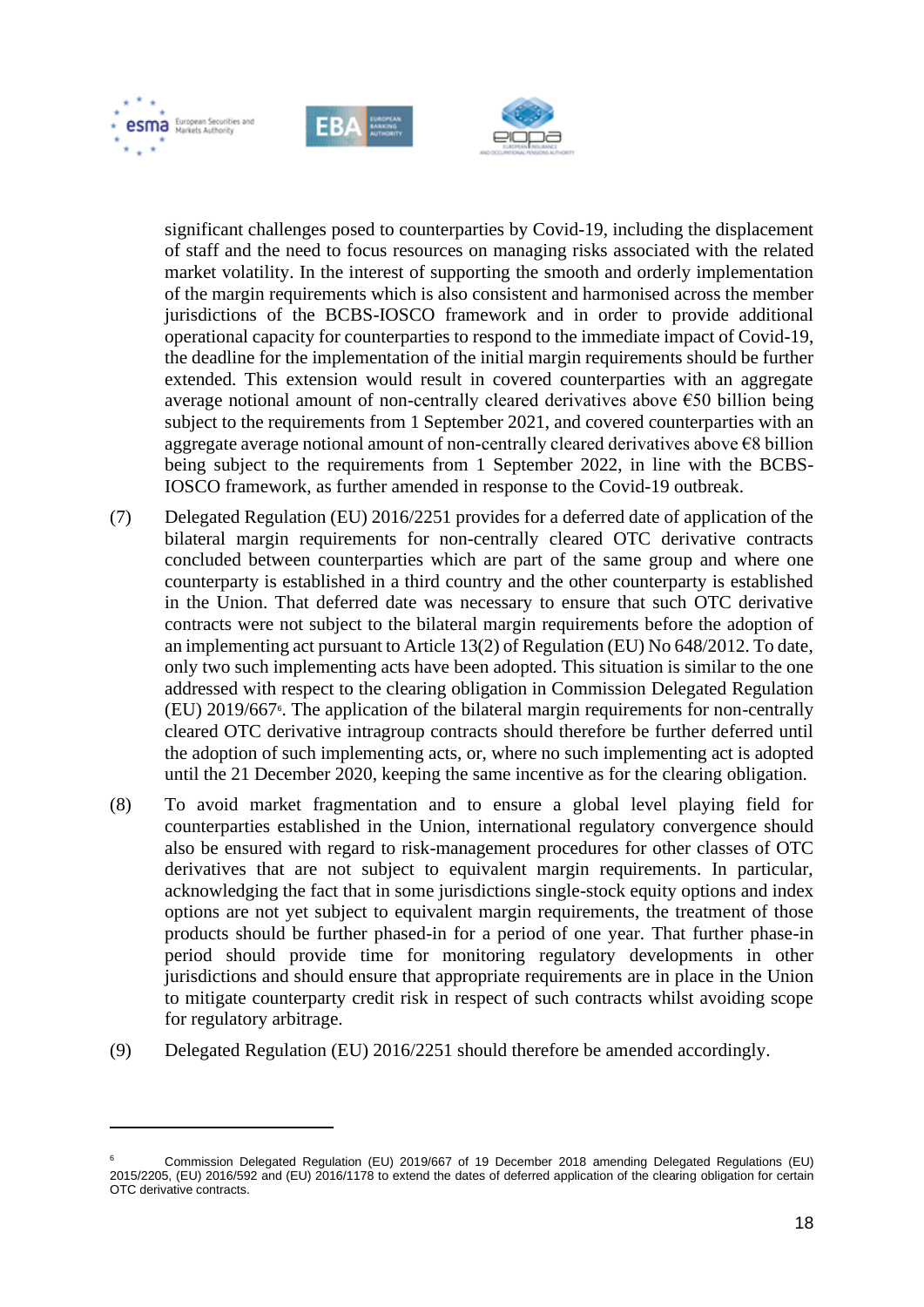

- (10) This Regulation is based on the draft regulatory technical standards submitted by the ESAs to the Commission.
- (11) The amendments to Delegated Regulation (EU) 2016/2251 are limited adjustments of the existing regulatory framework in line with international developments. Given the limited scope and impact of the amendments and the urgency of the matter, it would be disproportionate for the ESAs to conduct open public consultations or analyses of the potential related costs and benefits. The ESAs nevertheless requested the opinion of the Banking Stakeholder Group established in accordance with Article 37 of Regulation (EU) No 1093/2010 of the European Parliament and of the Council<sup>7</sup> , the opinion of the Insurance and Reinsurance Stakeholder Group and the Occupational Pensions Stakeholder Group established in accordance with Article 37 of Regulation (EU) No 1094/2010 of the European Parliament and of the Council<sup>®</sup>, and the opinion of the Securities and Markets Stakeholder Group established in accordance with Article 37 of Regulation (EU) No 1095/2010 of Regulation (EU) No 1095/2010 of the European Parliament and of the Council9.
- (12) It is necessary to provide market participants legal certainty as quickly as possible so that they can adequately prepare for complying with the requirements of this Delegated Regulation, in particular with respect to the requirements for which the current applicable deadline is approaching rapidly. This Regulation should therefore enter into force as a matter of urgency.

HAS ADOPTED THIS REGULATION:

*Article 1* 

*Amendment to Delegated Regulation (EU) 2016/2251*

Delegated Regulation (EU) 2016/2251 is amended as follows:

(1) the following Article 31a is inserted:

### "*Article 31a*

### **Treatment of physically settled foreign exchange forwards and physically settled foreign exchange swaps**

Regulation (EU) No 1093/2010 of the European Parliament and of the Council of 24 November 2010 establishing a European Supervisory Authority (European Banking Authority), amending Decision No 716/2009/EC and repealing Commission Decision 2009/78/EC (OJ L 331, 15.12.2010, p. 12).

Regulation (EU) No 1094/2010 of the European Parliament and of the Council of 24 November 2010 establishing a European Supervisory Authority (European Insurance and Occupational Pensions Authority), amending Decision No 716/2009/EC and repealing Commission Decision 2009/79/EC (OJ L 331, 15.12.2010, p. 48).

Regulation (EU) No 1095/2010 of the European Parliament and of the Council of 24 November 2010 establishing a European Supervisory Authority (European Securities and Markets Authority), amending Decision No 716/2009/EC and repealing Commission Decision 2009/77/EC (OJ L 331, 15.12.2010, p. 84).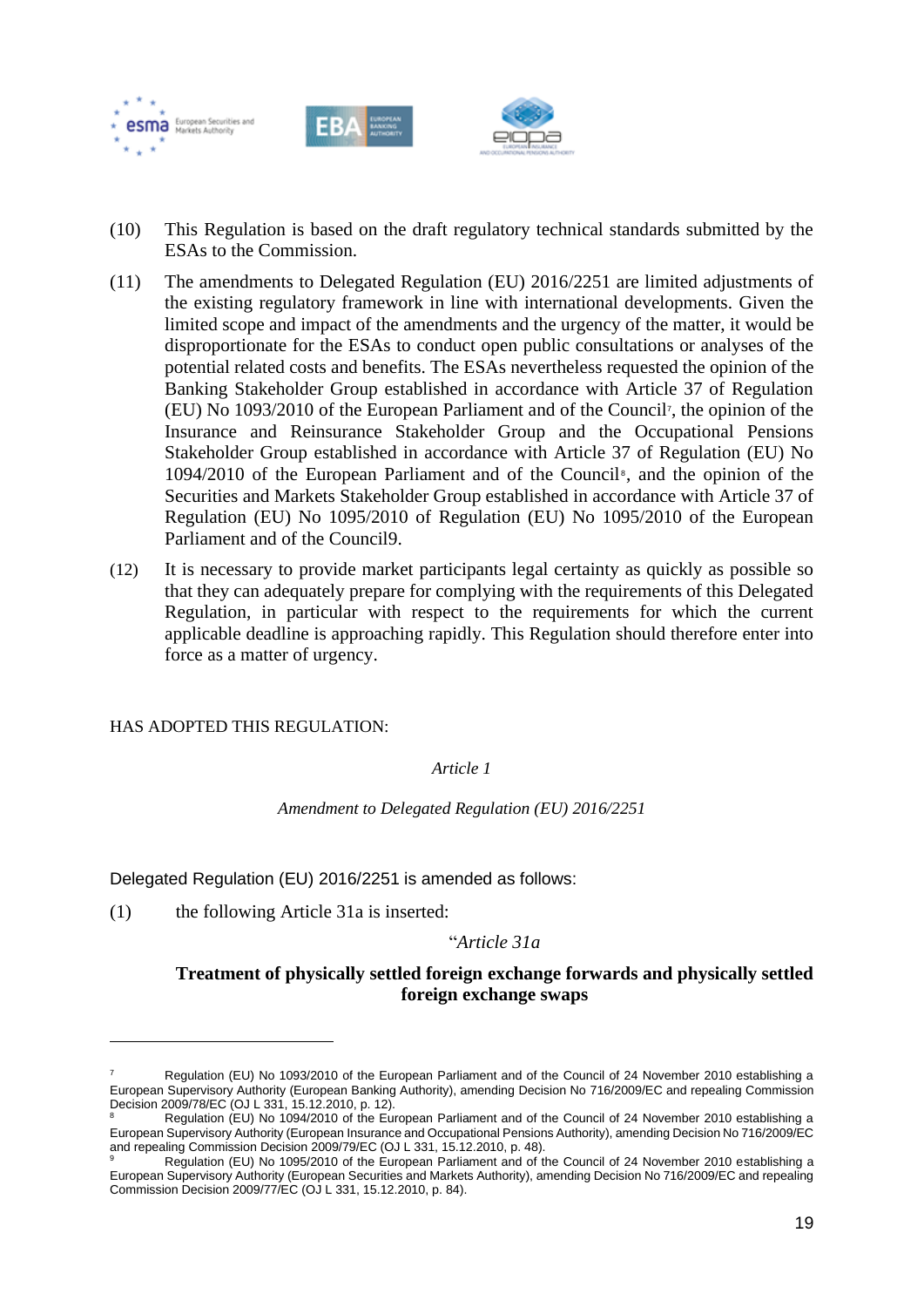

By way of derogation from Article 2(2), counterparties may provide in their risk management procedures that variation margins are not required to be posted or collected for physically settled foreign exchange forward contracts and physically settled foreign exchange swap contracts where:

one of the counterparties is not an institution as defined in point (3) of Article 4(1) of Regulation (EU) No 575/2013 or would not qualify as such an institution if it were established in the Union.";

- (2) Article 36 is amended as follows:
	- (a) paragraph 1 is amended as follows:
		- (i) point (e) is replaced by the following:

"(e) from 1 September 2021, where both counterparties have, or belong to groups each of which has, an aggregate average notional amount of noncentrally cleared derivatives that is above EUR 50 billion;";

(ii) the following point is added:

"(f) from 1 September 2022, where both counterparties have, or belong to groups each of which has, an aggregate average notional amount of noncentrally cleared derivatives that is above EUR 8 billion.";

(b) in paragraph 2, point (a) is replaced by the following:

"(a) from 21 December 2020 where no equivalence decision has been adopted pursuant to Article 13(2) of Regulation (EU) No 648/2012 for the purposes of Article 11(3) of that Regulation in respect of the relevant third country;";

(3) in Article  $37(3)$ , point (a) is replaced by the following:

"(a) from 21 December 2020 where no equivalence decision has been adopted pursuant to Article 13(2) of Regulation (EU) No 648/2012 for the purposes of Article 11(3) of that Regulation in respect of the relevant third country;";

(4) in Article 38, paragraph 1 is replaced by the following:

"1. By way of derogation from Articles 36(1) and 37, in respect of all non-centrally cleared OTC derivatives which are single-stock equity options or index options, the Articles referred to in Articles 36(1) and 37 shall apply from 4 January 2021.".

### *Article 2 Entry into force*

This Regulation shall enter into force on the day following that of its publication in the *Official Journal of the European Union*.

This Regulation shall be binding in its entirety and directly applicable in all Member States.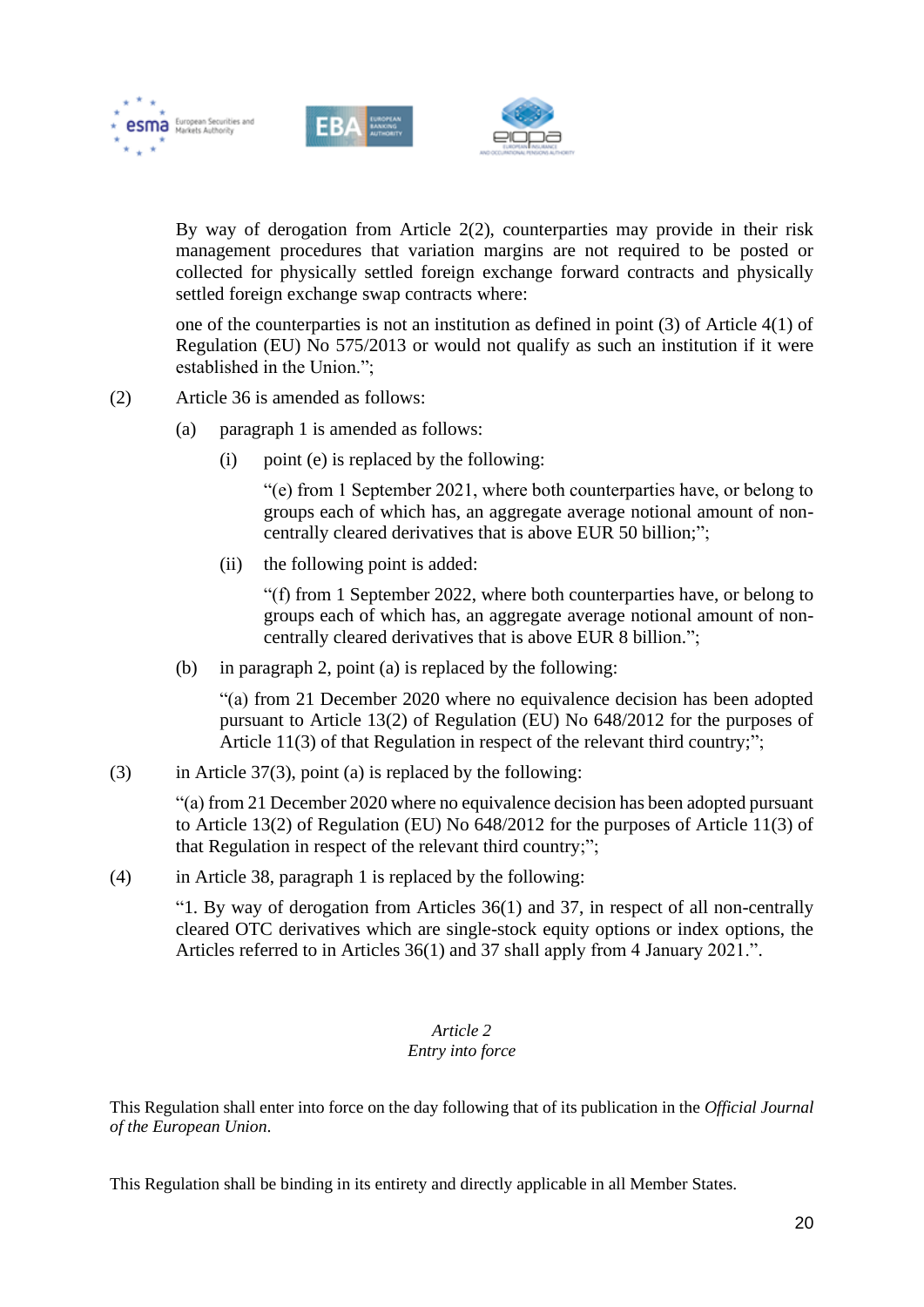





Done at Brussels,

*For the Commission The President*

*[For the Commission On behalf of the President*

*[Position]*